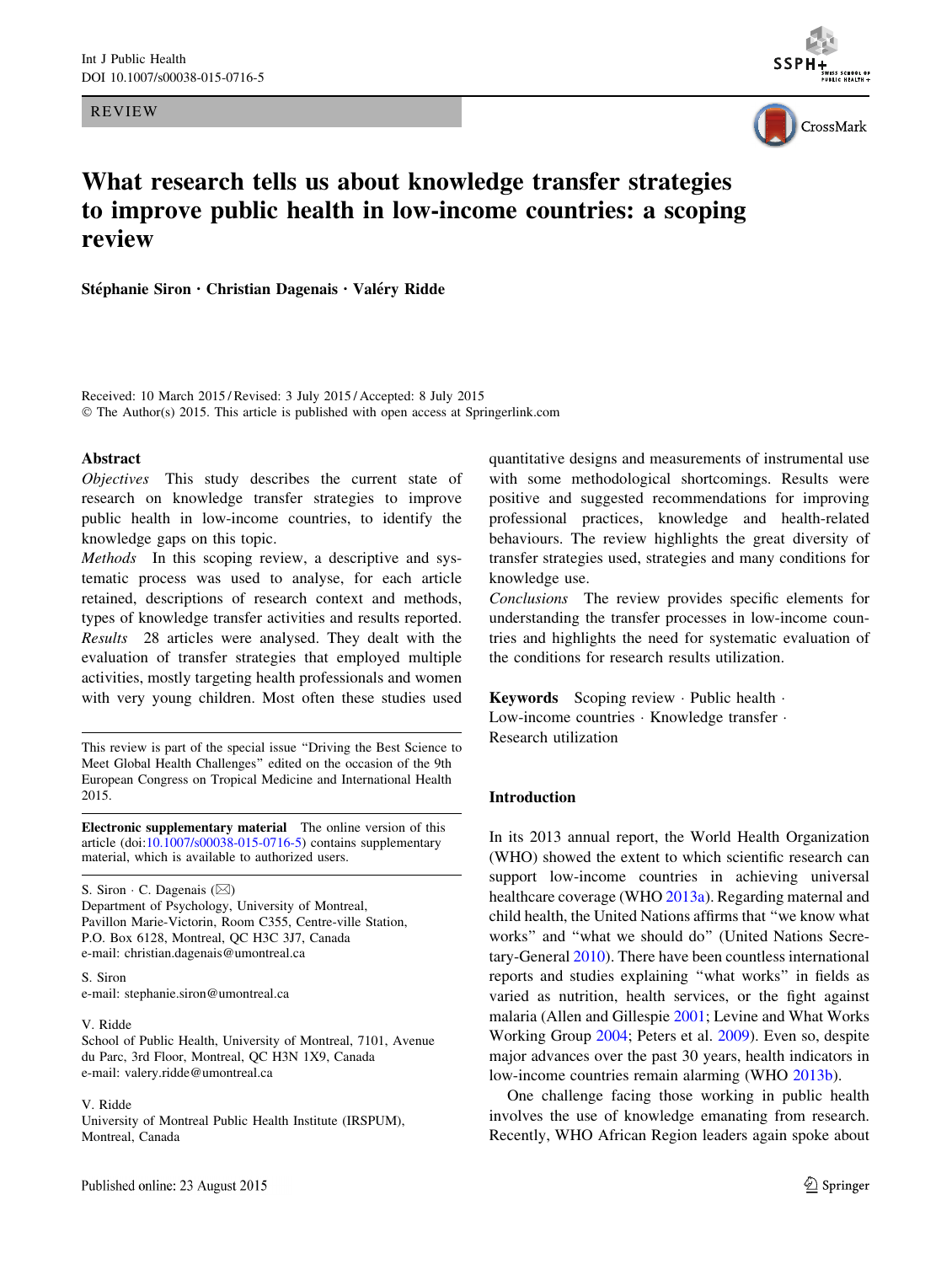the ''failure to apply all existing knowledge to improve people's health'' (Kebede et al. [2014\)](#page-13-0). A recent review of health research among member countries of the Economic Community of the West African States (ECOWAS) urged authorities to ''facilitate the use of research results to drive health policy" (Sombié et al. [2013\)](#page-14-0).

Several terms are used to refer to the process leading from the production of research-based knowledge to its use by practitioners and decision makers: knowledge translation, knowledge mobilization, knowledge implementation, knowledge transfer and exchange, etc. (Graham et al. [2006](#page-13-0); McKibbon et al. [2010](#page-13-0)). It follows that each of the terms employed to describe the phenomenon that leads produced research results into practice is defined in many different ways throughout the scientific literature. Although a multitude of definitions exist, there has yet to be a consensus identifying the most appropriate one (Pentland et al. [2011](#page-13-0)). The term knowledge transfer is, however, the most commonly employed around the world (Graham et al. [2006\)](#page-13-0) and is the one used throughout this article. The Fonds de recherche du Québec—Société et culture defines knowledge transfer as ''all efforts made to ensure research activities and results are known and recognized… so they can be put to use by practice settings, decision-makers and the greater public, whether the process is interactive or not'' (authors' translation) (FRQ-SC [2011](#page-12-0), p. 9).

Use of research results can take several forms (Innvaer et al. [2002;](#page-13-0) Landry et al. [2001;](#page-13-0) Nutley et al. [2008](#page-13-0); Weiss [1998\)](#page-14-0), with the most well-documented being: (1) instrumental use (concrete changes in users' behaviours); (2) conceptual use (changes in users' understanding or attitudes; and (3) persuasive use (validation, support, or justification for a practice or decision).

Efforts to ensure practice settings and decision makers can benefit from scientific knowledge have led to the emergence of a new research field pursuing two objectives: (1) to evaluate the effectiveness of strategies to transfer scientific knowledge (outcomes analysis), and (2) to identify factors that might facilitate or inhibit the use of knowledge by users (process analysis).

#### Outcomes analysis

Transfer processes that are considered ineffective are passive strategies used singly, such as distribution of educational materials, audiovisual materials and electronic publications (Bero et al. [1998](#page-12-0); Corrigan et al. [2001](#page-12-0); Dobbins et al. [2009](#page-12-0); Grimshaw et al. [2004\)](#page-13-0). Audits and feedback sessions, involvement of opinion leaders, patientmediated interventions, conferences and use of practice guidelines produced mixed effects. Strategies shown to be effective are tailored targeted messages, combined use of multiple approaches, interactive small group meetings and computerized decision support (to help physicians with medical prescriptions). Grol and Grimshaw ([2003\)](#page-13-0) point out, however, that no transfer activity is effective enough to produce all types of change in all conditions. The effectiveness of strategies using multiple activities has been demonstrated (Grimshaw et al. [2004](#page-13-0), [2006](#page-13-0), [2012](#page-13-0)), although the literature does not report any observable relationship between number of strategies implemented and results obtained (Grimshaw et al. [2004,](#page-13-0) [2006](#page-13-0), [2012](#page-13-0); Walter et al. [2005](#page-14-0)).

## Process analysis

Several conditions have been identified that can influence research results use (Dagenais et al. [2013b;](#page-12-0) Denis et al. [2002](#page-12-0); Lysenko et al. [2014;](#page-13-0) Ouimet et al. [2006\)](#page-13-0), having to do with the characteristics of: (1) the transfer strategies (e.g., interaction between the transfer agent and users, userfriendliness of the activity); (2) the transfer agent (e.g., attitude toward collaboration, communications skills); (3) the users (e.g. knowledge regarding the scientific culture, understanding of the scientific results presented); (4) the organizational context (e.g., change-resistant behaviours, availability of material and financial resources); and (5) the knowledge being transferred (e.g., relevance of the topic addressed, method of presenting the information).

An analysis of the scientific literature shows it deals primarily with interventions in high-income countries, such as Australia, Canada, the United States and the United Kingdom (Bero et al. [1998;](#page-12-0) Grimshaw et al. [2004](#page-13-0), [2006](#page-13-0); Van Eerd et al. [2011](#page-14-0)). To our knowledge, there has been no systematic review focusing specifically on interventions in low-income countries. Yet if we are concerned about equity, this is where the needs are greatest and where populations should benefit from more effective interventions. Our objective here is to provide a synthesis of scientific results to show the current state of research on knowledge transfer in low-income countries. Specifically, this review aims to describe the main findings of the studies included, the background and research methods used and the nature of the knowledge transfer activities.

# Methods

We used the scoping review method (Arksey and O'Malley [2005\)](#page-12-0), with its various stages. Unlike other systematic reviews, a scoping review does not include or exclude studies based on their research designs (Arksey and O'Malley [2005\)](#page-12-0). Rather, those designs are taken into account in the data analysis. This approach allows for a comprehensive overview of all the topics, concepts and especially methodologies employed in the domain under study.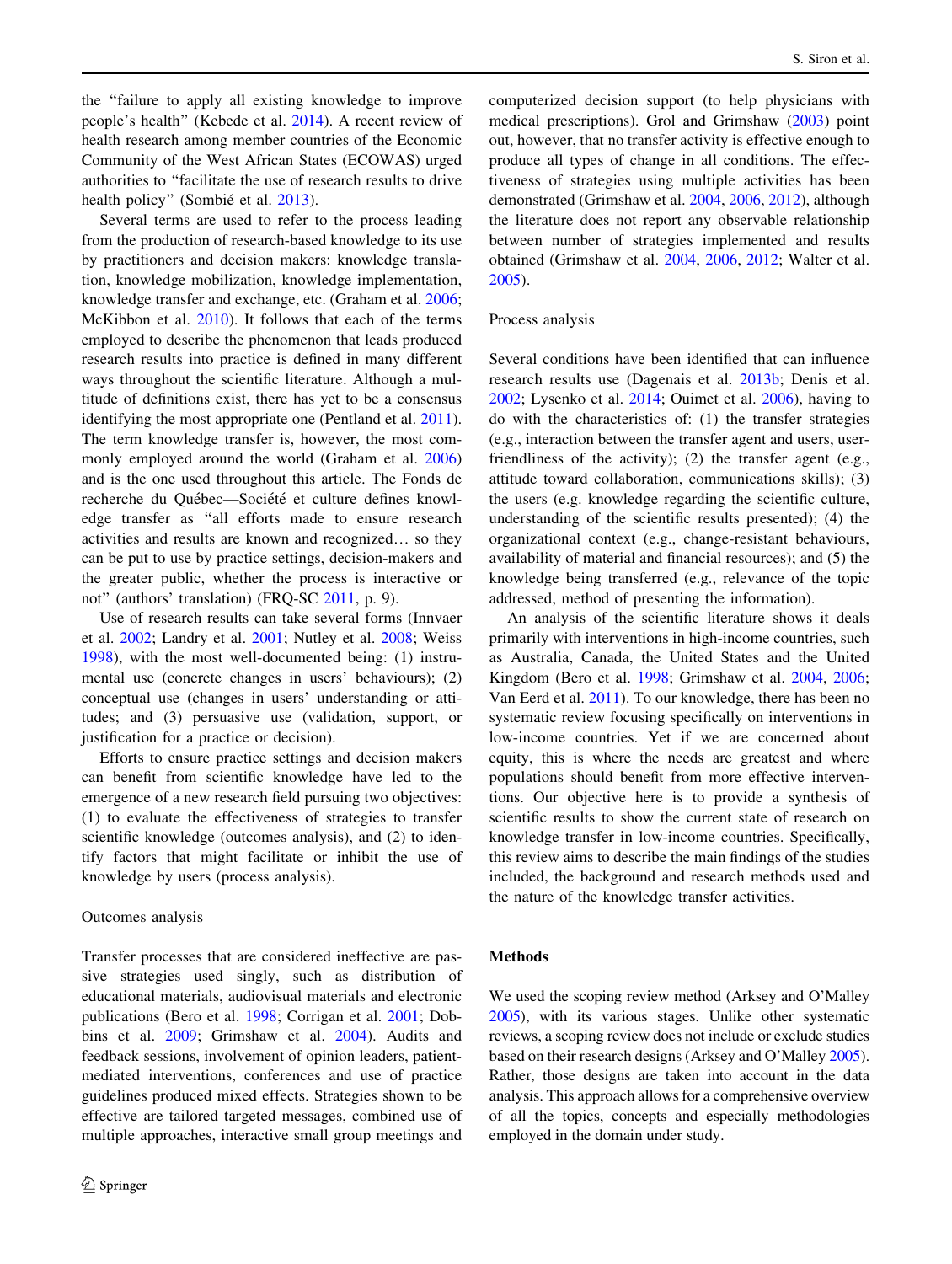#### Identification of studies

The following databases were consulted: MEDLINE and MEDLINE In-Process and Other Non-Indexed Citations, EMBASE, PsycINFO, Social Work Services Abstracts, Cochrane Database of Systematic Reviews, Cochrane Central Register of Controlled Trials, Cochrane Methodology Register, Database of Abstracts of Reviews of Effects, Health Technology Assessment Database, and NHS Economic Evaluation Database. The keywords used (English and French) were related to: (1) knowledge transfer and evidence-based practices; (2) the 36 low-income countries identified by the World Bank [\(2013](#page-14-0)); (3) intervention; and (4) empirical research. Table S1 in the appendix presents the strategy used to identify the studies in these different databases. In each database, our search covered the period from 1960 (when the concept of knowledge transfer first appeared) (Estabrooks et al. [2006](#page-12-0)) to May 2013.

## Selection and evaluation

Articles were selected in two stages. First, we analysed the references obtained in the identification stage based on titles and abstracts. We then examined the complete texts of the articles retained. For both stages, we used the same inclusion criteria: (1) the study was conducted in a low-income country; (2) it focused on examining knowledge transfer processes and/or their outcomes; (3) it was empirical, i.e., based on data collection and analysis; and (4) it was published in English or French. The data from the articles retained after the second stage were extracted and analysed.

#### Data extraction

The analytical process consisted, first, of extracting as much information as possible to describe the studies retained. This process was based on the Grille descriptive des articles inclus dans une scoping study [Descriptive checklist for articles included in a scoping study] proposed by Malo and Robert  $(2011)$  $(2011)$ : country where the study was conducted; health issue(s) addressed; research design used; tools and instruments used to measure research use or its processes; transfer objectives pursued; transfer strategy/ strategies used; and actors involved in the transfer process.

### Final data analyses

Once the data extracted, analyses of these information were performed to develop a picture of the studies' key results, in terms of strategies used, analysis of processes and types of use measured. The data were grouped by themes and then described for qualitative analysis and quantified whenever possible. Our analysis of the research designs was guided by the Mixed Method Appraisal Tool (MMAT) developed by Pluye et al.  $(2011)$ . These analyses also provided a picture of the key results of the studies.

# Results

The search identified 176 potentially relevant studies. After analysis of titles and abstracts, 63 studies were retained and their full texts reviewed in depth, resulting in a final pool of 28 studies. The flow diagram has been used (see Fig. [1\)](#page-3-0). Table [1](#page-4-0) presents a complete list of these references, the key elements analysed and the results derived from each. Each of these key elements is described in more details in this section.

Source and year of publication

More than half of the studies retained had been published in the past 4 years ( $n = 17, 60.7$  %) and none before 2000.

## Research setting

## Low-income countries

The studies were conducted in 8 of the 36 low-income countries (22.2 %): Kenya ( $n = 10$ ), Malawi ( $n = 5$ ), Uganda ( $n = 3$ ), Tanzania ( $n = 3$ ), Bangladesh ( $n = 2$ ), Nepal  $(n = 2)$ , Burkina Faso  $(n = 1)$ , Mali  $(n = 1)$  and Sierra Leone ( $n = 1$ ).

#### Health issue(s) addressed

Four public health issues were targeted by the transfer strategies that were implemented (Fig. [2](#page-7-0)): (1) communicable diseases, such as malaria, HIV/AIDS and tuberculosis  $(n = 12, 42.9 \%)$ ; (2) non-communicable diseases, such as anaemia ( $n = 1, 3.6 \%$ ); (3) health promotion, with respect to prevention measures, basic services, family planning and water treatment ( $n = 9$ , 32.1 %); and (4) health system improvement ( $n = 6, 21.4\%$ ).

#### Research designs

The designs varied depending on the transfer objectives. Studies looking only at processes used exclusively qualitative designs, whereas studies that used only quantitative designs were concerned solely with outcomes analysis. Mixed designs were used in studies looking at both outcomes and processes. Of note is the fact that: only half of the studies adequately identified the limitations of their research ( $n = 14$ , 50 %), a few listed them summarily  $(n = 5, 17.9 \%)$  and nearly one-third did not mention them  $(n = 9, 32.1 \%)$  (Table [2\)](#page-7-0).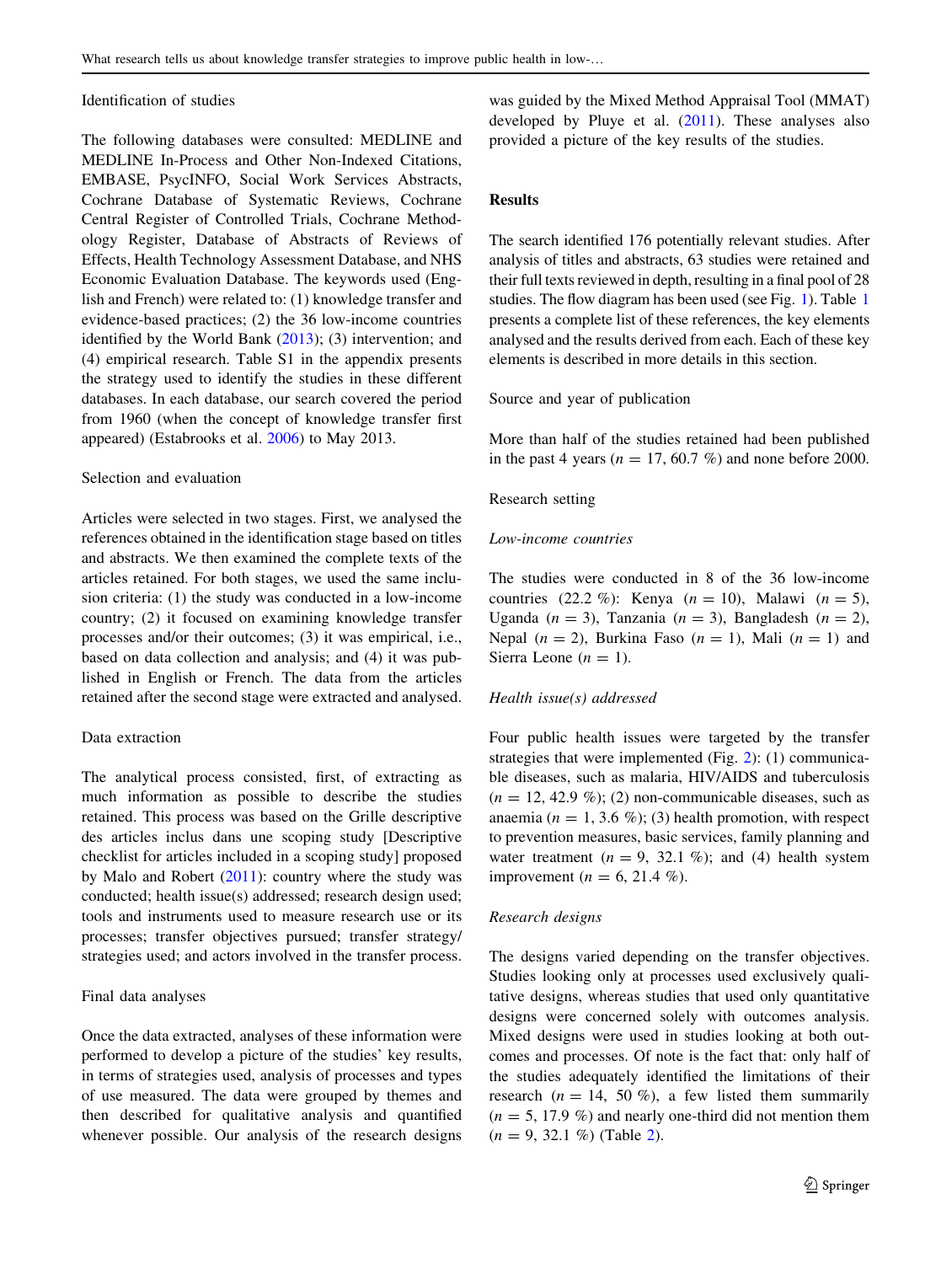<span id="page-3-0"></span>

Fig. 1 PRISMA diagram depicting the flow of information through the different phases of scoping review process about research on knowledge transfer in low-income countries

# Evaluation objectives

Half of the articles ( $n = 14$ ) attempted to both evaluate the effectiveness of the transfer strategies implemented (outcomes analysis) and understand the processes that might explain the results obtained (process analysis). The studies that concentrated only on outcomes  $(n = 11)$  provided very little explanation regarding effectiveness; when explanations were offered  $(n = 4)$ , they were brief and not the main focus of the analyses.

# Knowledge transfer strategies

A wide variety of activities—more than 30—was noted; we grouped these into seven categories (Table [3\)](#page-7-0). Training programs were the most frequently used activity ( $n = 26$ ). Most of the studies evaluated strategies that used multiple activities, whether in training programs comprising several activities (e.g., demonstration and supervision sessions, workshops), or by combining more than one strategy (e.g., distribution of materials, public dissemination, local facilitators). Other, more innovative, strategies were also highlighted, such as artistic performances and games, and the use of specially adapted materials (e.g., picture books, photographs).

# Transfer agents involved

It was usual for the same study to involve more than one type of transfer agent. Those most often mentioned were local facilitators ( $n = 14$ ), including health professionals  $(n = 4)$ , who received training and then, in turn, trained other less specialized professionals. There were also teachers who organized workshops with their students, and theatrical artists who gave performances and led the audience in group discussions  $(n = 4)$ . Some local facilitators were also members of the community  $(n = 4)$ , mothers, village chiefs or peer helpers, who were in charge of maintaining a product inventory and transmitting basic advice on the use of medications distributed. Last, several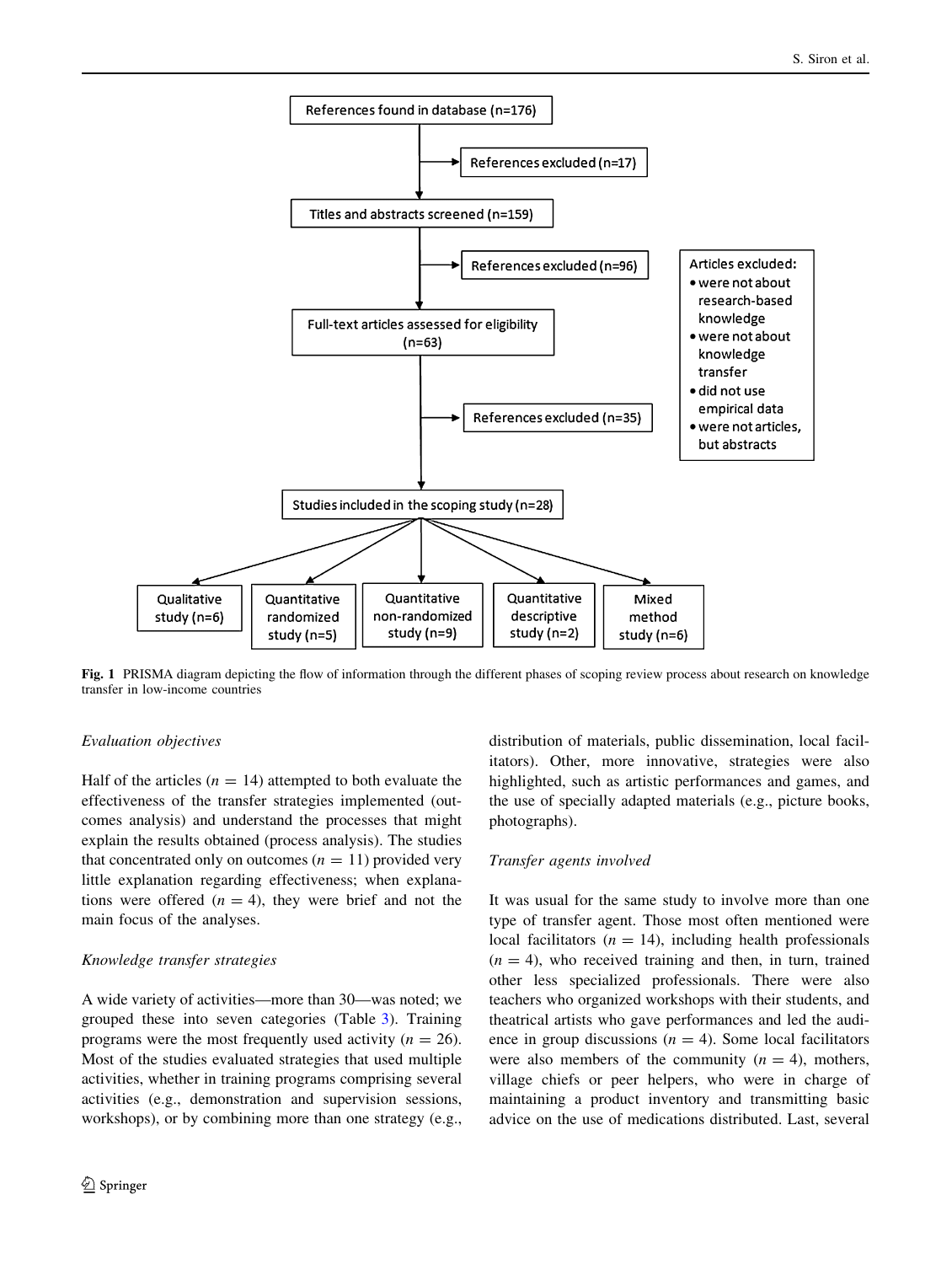<span id="page-4-0"></span>

|                                           | Table 1 Summary of the studies included in the review about research on knowledge transfer in low-income countries |                |              |         |                            |                       |                                                                                                                                                                                                                                                                                                                                                                          |
|-------------------------------------------|--------------------------------------------------------------------------------------------------------------------|----------------|--------------|---------|----------------------------|-----------------------|--------------------------------------------------------------------------------------------------------------------------------------------------------------------------------------------------------------------------------------------------------------------------------------------------------------------------------------------------------------------------|
| References                                | Journal                                                                                                            | Countries      | Design       | KI      | Strategies                 | Use                   | Results                                                                                                                                                                                                                                                                                                                                                                  |
| Abuya et al. (2009)                       | Tropical Medicine<br>American Journal of<br>and Hygiene                                                            | Kenya          | $\mathbf{C}$ | $\circ$ | T, Dm, Pd                  | L, C                  | Users showed a significant increase in knowledge about<br>recommended doses and appropriate practices                                                                                                                                                                                                                                                                    |
| Abuya et al. (2010)                       | PLoS One                                                                                                           | Kenya          | $\epsilon$   | $\circ$ | T, Dm                      | I, C                  | Users showed a significant increase in knowledge about<br>recommended doses and appropriate practices                                                                                                                                                                                                                                                                    |
| Ahmed and Zerihun<br>(2010)               | PLoS One                                                                                                           | Uganda         | 3            | 0       | $\approx$<br>T, Dm, Pd, F, | L, C                  | transmission and the preventive behaviours that should be<br>The population studied showed limited knowledge about the<br>adopted. Results on the possession and use of distributed<br>products were not very encouraging. There were marked<br>results transmitted regarding the disease treatment and<br>differences among regions                                     |
| Ayieko et al. (2011)                      | PLoS Medicine                                                                                                      | Kenya          | 2            | $\circ$ | $T$ , Dm, S, G, V          | ⊢                     | recommended in the practice guidelines and improved<br>The authors found a significant increase in the practices<br>performance in terms of admission assessments                                                                                                                                                                                                        |
| Bagamoyo College of<br>Arts et al. (2002) | Evaluation and Program<br>Planning                                                                                 | Tanzania       |              | 0. P    | T, Pd, A, F                | L, C                  | Artistic performances and discussions with participants helped<br>motivation to adopt new behaviours, and in the capacity to<br>increase in the use of recommended products and services<br>analyse problems and find solutions. They also noted an<br>break the silence on taboo subjects. The authors noted<br>increases in the sense of collective responsibility, in |
| Blanton et al. (2010)                     | Tropical Medicine<br>American Journal of<br>and Hygiene                                                            | Kenya          | 3            | Ő       | T, Dm, V, F                | L, C                  | transferred, the recommended health behaviours and the use<br>Users, both direct and indirect, were significantly more aware<br>of distributed products. Results were not attributable to the<br>of the treatments implemented and the products available.<br>They also showed significant increases in the knowledge<br>sociodemographic data measured                  |
| Dagenais et al. (2013b)                   | Global Health<br>Promotion                                                                                         | Burkina Faso   |              | O, P    | Dm, Pd, P                  | $I, C, P$             | Few consulted the published written documents. Users said<br>they preferred workshops, even if, for these to be effective,<br>Users appeared to be more familiar with the research process.<br>information into their own settings. The authors also noted<br>intermediary agents had to subsequently retransmit the<br>changes in users' behaviours and attitudes       |
| Delva et al. (2010)                       | Tropical Medicine and<br>International Health                                                                      | Kenya          | 3            | Ő       | T, Pd, R, S                |                       | The authors did not observe the desired improvements in health<br>mobilization activities had limited effects. The frequency<br>and timing of visits were not improved as recommended,<br>indicators. They considered that awareness raising and<br>although more prenatal services were provided                                                                        |
| Dynes et al. (2011)                       | Midwifery                                                                                                          | gladesh<br>Ban | 5            | P<br>O, | T, Dm, V, F, G             | ${\tt l}$ . ${\tt C}$ | improvement in performance post-training, and a high level<br>Results suggested rapid integration of the program, significant<br>of satisfaction with the training among participants and<br>transfer agents                                                                                                                                                             |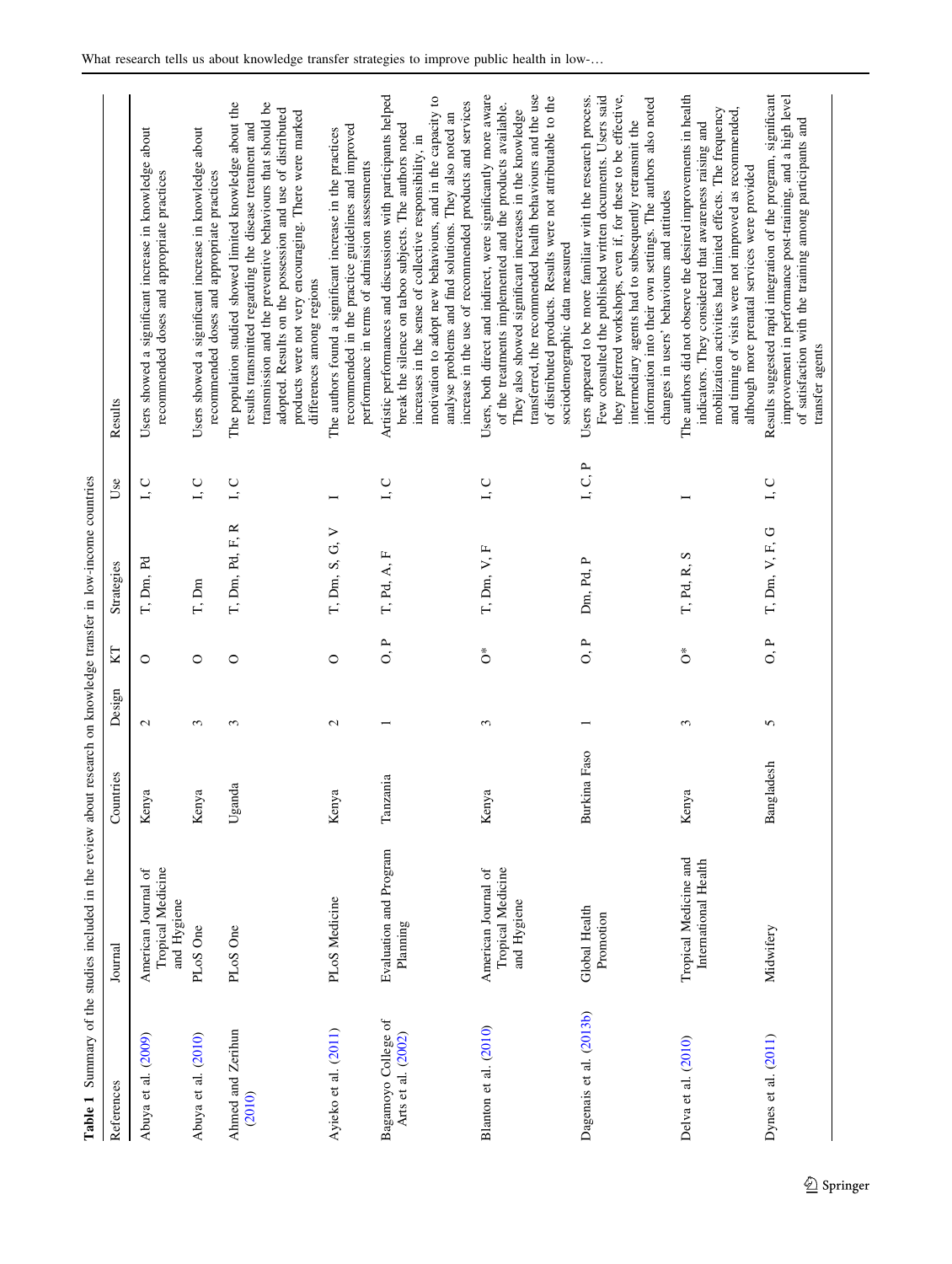| Table 1 continued            |                                                                             |                        |              |                |                          |                         |                                                                                                                                                                                                                                                                                                                                                                                                                                                                  |
|------------------------------|-----------------------------------------------------------------------------|------------------------|--------------|----------------|--------------------------|-------------------------|------------------------------------------------------------------------------------------------------------------------------------------------------------------------------------------------------------------------------------------------------------------------------------------------------------------------------------------------------------------------------------------------------------------------------------------------------------------|
| References                   | Journal                                                                     | Countries              | Design       | KT             | Strategies               | Use                     | Results                                                                                                                                                                                                                                                                                                                                                                                                                                                          |
| English et al. (2011)        | Implementation Science                                                      | ā<br>Keny              | 5            | $\frac{P}{Q}$  | n<br>T, Dm, V, G,        | Õ                       | research project were determining factors for performance<br>approach and the sustained efforts exerted throughout the<br>The authors emphasized that the normative-educational                                                                                                                                                                                                                                                                                  |
| Friend and Chertok<br>(2009) | Public Health Nursing                                                       | <b>z</b><br>Keny       | 3            | ő              | T, Dm, V, F              | $\cup$<br>I,            | and the use of images was shown to be culturally effective.<br>Practical demonstrations significantly improved users' skills,<br>Overall, users' practical knowledge was significantly<br>improved                                                                                                                                                                                                                                                               |
| Gazi et al. (2005)           | Journal of Health,<br>Population and<br>Nutrition                           | Bangladesh             | 3            | $\overline{O}$ | S<br>T, F,               | $\mathsf{I},\mathsf{C}$ | Users demonstrated better knowledge of the services and used<br>transferred knowledge, provided services and directed users<br>them more often. Their use of recommended products also<br>increased. The results showed that local facilitators<br>toward clinics                                                                                                                                                                                                |
| Kaseje et al. (2010)         | Global Public Health                                                        | $\overline{a}$<br>Keny | 5            | a<br>O         | $\Gamma$ P               |                         | of data and services. There was also significant improvement<br>committees and better practices related to the management<br>Results showed a marked improvement in governance<br>in the coverage of many services                                                                                                                                                                                                                                               |
| Kidala et al. (2000)         | Public Health Nutrition                                                     | Tanzania               | $\mathbf{c}$ | $\circ$        | T, Dm, Pd, F, L          | ${\tt I}, {\tt C}$      | Significant increases were seen in knowledge regarding the<br>possession and use of distributed products and in the<br>frequency of recommended practices                                                                                                                                                                                                                                                                                                        |
| Lemay et al. (2012)          | Communication<br>Journal of Health                                          | Malawi                 | 5            | a<br>O         | T, Dm                    |                         | rapid feedback than were transitional strategies. Because of<br>The strategy used was costly and more effective for obtaining<br>that, there was improvement noted in the quality of health<br>services provided                                                                                                                                                                                                                                                 |
| Leow et al. $(2011)$         | Journal of Surgical<br>Education                                            | Sierra Leone           | 4            | $\circ$        | T, Dm                    | L, C                    | them reported that their expectations had been met, that the<br>were useful. They felt confident about being able to teach the<br>Subsequent workshops led by the participants demonstrated<br>the effectiveness of the strategy of developing participants'<br>content was well explained and that the practical sessions<br>Participants found the training helpful. More than 90 % of<br>skills they had learned to others in their own settings.<br>autonomy |
| Libamba et al. (2007)        | Bulletin of the WHO                                                         | Malawi                 | 4            | Ő              | T, G, S                  |                         | Service coverage was increased                                                                                                                                                                                                                                                                                                                                                                                                                                   |
| Manzi et al. (2009)          | Tropical Medicine<br>Royal Society of<br>Transactions of the<br>and Hygiene | Tanzania               | $\sim$       | a<br>O         | I, Dm, Pd, P,<br>S, G, V |                         | reported they had no major problems integrating the product<br>the use of WaterGuard. The main barrier at the start of the<br>After 2 months, 92 % of the health centres had implemented<br>increased as the project progressed. After 9 months, users<br>project was the product's unavailability, but the supply<br>into their routine care practices                                                                                                          |
| Nyagero et al. (2012)        | Pan African Medical<br>Journal                                              | Kenya                  | ξ            | a<br>O         | T, Dm                    | L, C                    | Users demonstrated good practices in terms of behaviour<br>change. These changes were associated with several<br>sociodemographic data, in some cases significantly                                                                                                                                                                                                                                                                                              |
| Nzinga et al. (2009)         | Implementation Science                                                      | Kenya                  |              | $\sim$         | T, Dm                    |                         | The authors identified 10 themes that could impede<br>implementation of the transfer process                                                                                                                                                                                                                                                                                                                                                                     |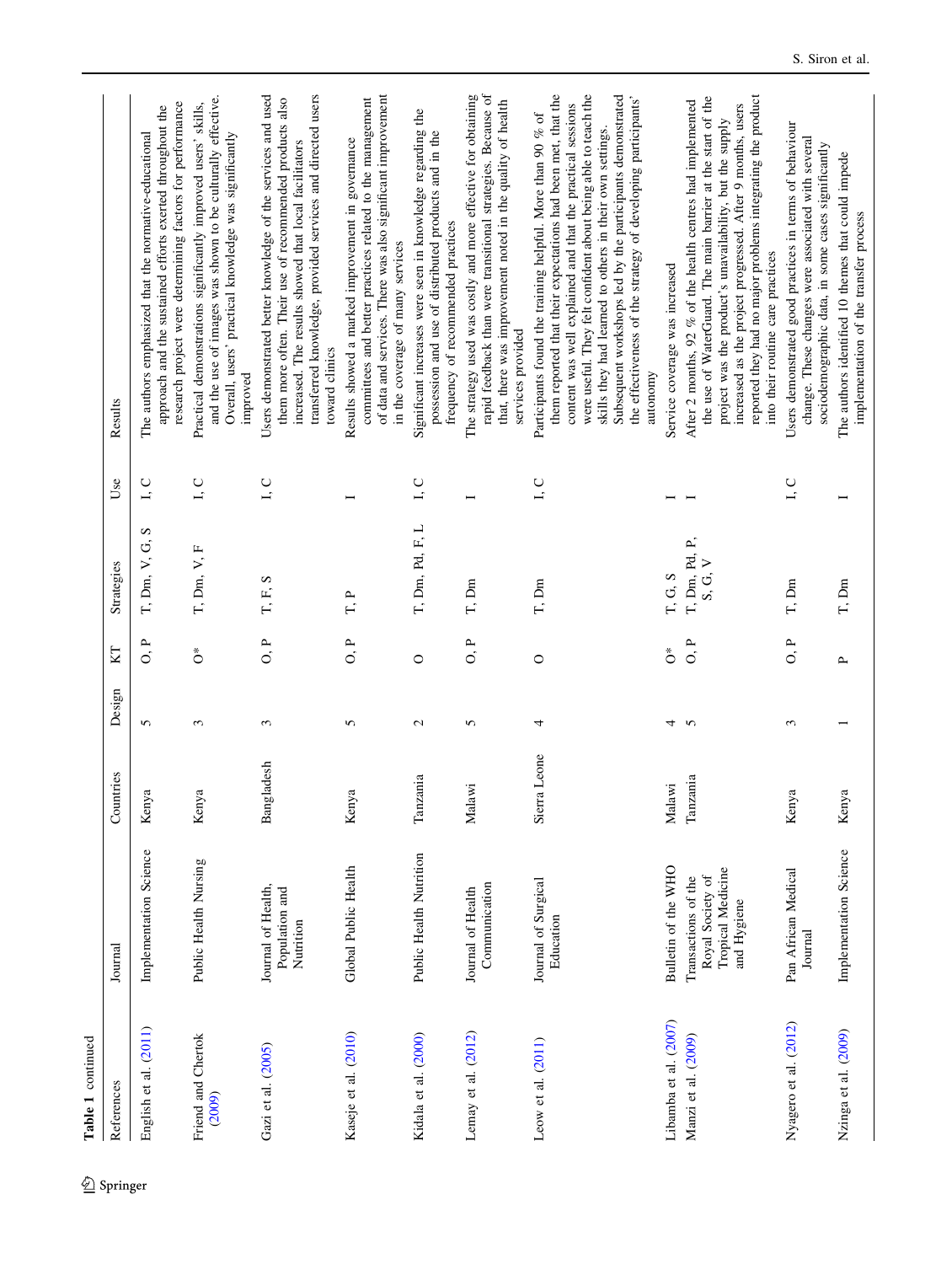| Table 1 continued                               |                                                                                                                                                                                                                                                                 |           |               |                                 |                |        |                                                                                                                                                                                                                                                                                                                                      |
|-------------------------------------------------|-----------------------------------------------------------------------------------------------------------------------------------------------------------------------------------------------------------------------------------------------------------------|-----------|---------------|---------------------------------|----------------|--------|--------------------------------------------------------------------------------------------------------------------------------------------------------------------------------------------------------------------------------------------------------------------------------------------------------------------------------------|
| References                                      | Journal                                                                                                                                                                                                                                                         | Countries | Design        | KT                              | Strategies     | Use    | Results                                                                                                                                                                                                                                                                                                                              |
| Perez et al. (2009)                             | Health and Human<br><b>BMC</b> International<br>Rights                                                                                                                                                                                                          | Mali      | 3             | $\overline{O}$ , $\overline{P}$ | T, Dm, Pd, F   | L, C   | Results suggested the positive influence of agent users through<br>continuation of certain non-recommended behaviours was<br>significant increases in possession and use of distributed<br>products and adoption of certain health behaviours. The<br>also noted                                                                     |
| Puchalski Ritchie et al.<br>(2012)              | International Journal of<br>Tuberculosis and<br>Lung Disease                                                                                                                                                                                                    | Malawi    |               | 0, P                            | T, Dm, F, S    |        | from carrying out their role and integrating knowledge into<br>Local facilitators pointed out several barriers preventing them<br>documentation errors and poor interactions with users<br>their practice. This resulted in conflicting messages,                                                                                    |
| Shrestha et al. (2006)                          | International Health<br>Tropical Medicine &                                                                                                                                                                                                                     | Nepal     | $\mathcal{L}$ | $\circ$                         | T, Dm, F, G, V | Ī      | reduction in multiple prescriptions. The results, although not<br>significant, suggest that recommended practices increased<br>Implementation of practice guidelines led to a significant<br>and average costs of wastage decreased                                                                                                  |
| Shrestha (2002)                                 | Journal of Health,<br>Population and<br>Nutrition                                                                                                                                                                                                               | Nepal     | 3             | O, P                            | T, Dm, V, F, S | I, C   | The use of visual supports was helpful and users demonstrated<br>local facilitators to approach users and better understand<br>significant change was noted in care-seeking behaviours<br>better knowledge after training. Group sessions allowed<br>their concerns, and also saved time. Six months later,                          |
| Sodhi et al. (2011)                             | Health and Human<br><b>BMC</b> International<br>Rights                                                                                                                                                                                                          | Malawi    | 5             | O, P                            | T, Dm, F, G    | L, C   | autonomy in providing appropriate health care. Participants<br>recommended this approach because it presented several<br>conditions that favoured implementation of the transfer<br>Practice guidelines gave participants a greater sense of<br>process, but they also pointed out certain barriers to<br>knowledge use              |
| Ssengooba et al. (2011)                         | Health and Human<br><b>BMC</b> International<br>Rights                                                                                                                                                                                                          | Uganda    |               | <b>L</b>                        | P, Pd, G, P    |        | knowledge and implementation of policies. Certain barriers<br>This study identified factors that facilitated absorption of<br>were also pointed out                                                                                                                                                                                  |
| Wanyama et al. (2012)                           | Immune Deficiency<br>Journal of Acquired<br>Syndromes                                                                                                                                                                                                           | Uganda    | $\mathcal{L}$ | $\overline{O}$ .                | A, F, T        | $\cup$ | participants in the intervention group felt they had benefited<br>from it and recommended this method. These participants<br>and the transfer agents pointed out particular features that<br>Users in the intervention group obtained significantly higher<br>scores on the knowledge questionnaires. Overall,<br>supported the tool |
| Willms et al. (2011)                            | Sexually Transmitted<br>Infections                                                                                                                                                                                                                              | Malawi    |               | 0, P                            | P, A, L        | L, C   | attitudes. They describe the creation of a discussion forum,<br>The authors observed changes in users' behaviours and<br>press releases and documents supporting knowledge<br>emanating from research                                                                                                                                |
| Use: I instrumental, C conceptual, P persuasive | Design: 1: qualitative; 2: quantitative randomized; 3: quantitative non-randomized; 4: quantitative descriptive; 5: mixed<br>Knowledge transfer objective: $O$ outcomes, $O^*$ main objection<br>Transfer strategies: T training, Dm distribution of materials, |           |               |                                 |                |        | Pd public dissemination, P partnership activities, A artistic activities and games, V visual materials, F local facilitator, L opinion<br>ve focused on evaluation of outcomes, but certain process conditions were addressed in the discussion, P processes                                                                         |

 $\underline{\textcircled{\tiny 2}}$  Springer

leader, S supervision and feedback,

R refresh sessions,

G

practice guidelines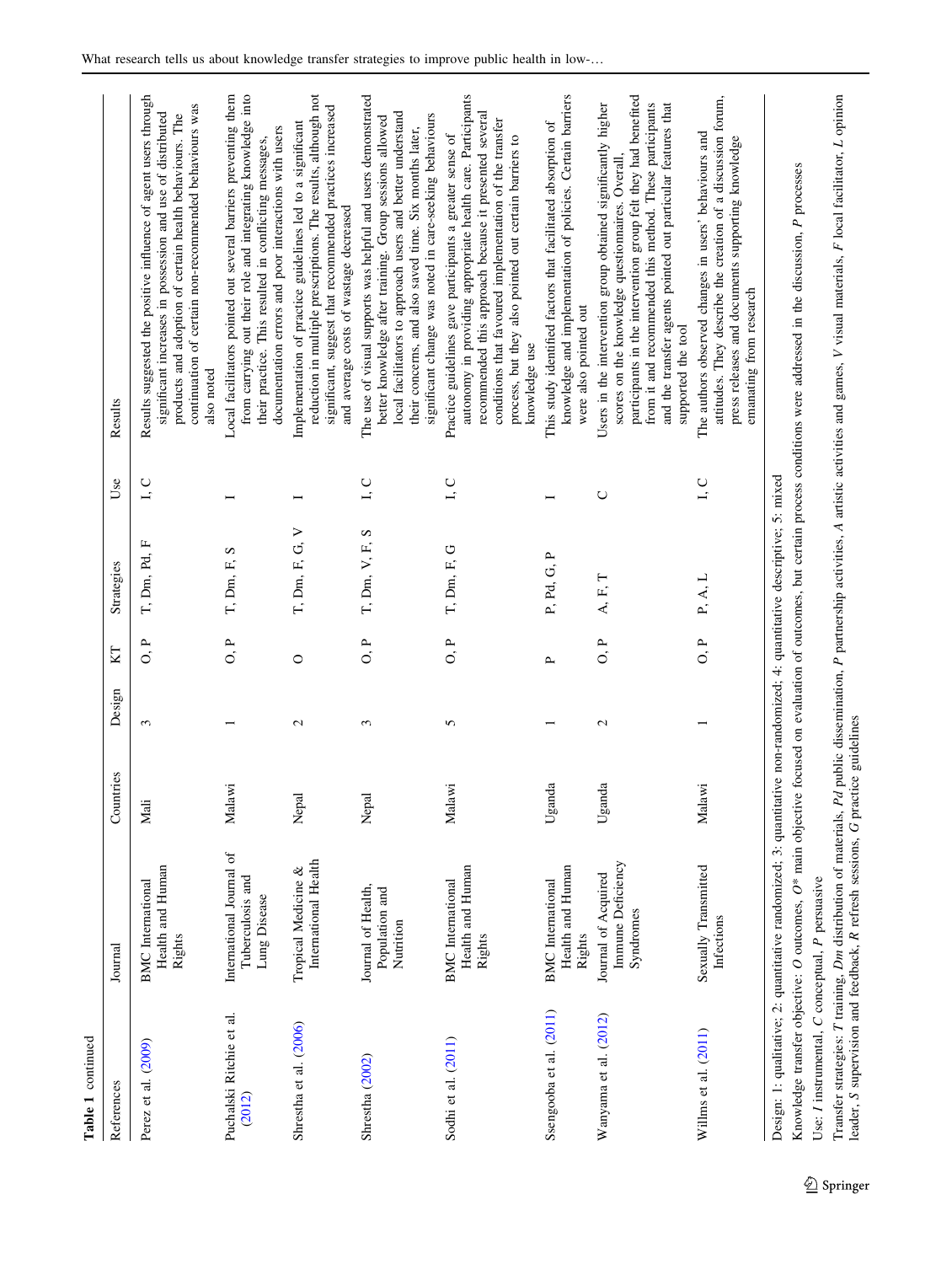<span id="page-7-0"></span>



Table 2 Analysis of research designs in studies included in the review, inspired by the Mixed Method Appraisal Tool (Pluye et al. [2011\)](#page-13-0)

Qualitative designs ( $n = 6, 21.4\%$ )

| + Descriptions of data collection methods, formats and results took |  |
|---------------------------------------------------------------------|--|
| into account the research context                                   |  |

- Very little information was provided on the researcher's influence on the interpretation of results
- Descriptions of participant selection or exclusion criteria were sometimes missing
- Qualitative designs without random selection ( $n = 9, 32.1\%$ )
- ? Recruitment methods helped reduce the biases associated with participant selection
- ? Data were sufficiently complete to support the results
- ? Measurement instruments and variables studied were generally well described
- Psychometric properties of the instruments used were poorly documented

Qualitative designs with random selection ( $n = 5$ , 17.9 %)

? Sampling procedures were well explained and presented low rates of exclusion and drop-out

- Procedures for blinding were presented in only half the studies Descriptive qualitative designs ( $n = 2, 7.1 \%$ )

- Little information was presented on participant selection method
- No information was presented on sample representativeness
- Relevance of measurements used was mixed

Mixed designs ( $n = 6, 21.4\%$ )

? Research design selected and integration of qualitative and quantitative data appear appropriate for responding to the study's objectives

- Very little information was presented on the limitations of this integration

studies included instructors or trainers  $(n = 10)$  whose affiliations were rarely specified. The researchers  $(n = 6)$ represented only a small proportion of transfer agents.

Table 3 Knowledge transfer strategies used in the studies included

Training program  $(n = 26)$ 

Demonstrations and practical activities; seminars and workshops; supervision and feedback; refresh sessions; peer teaching; followup meetings; discussion sessions

Distribution of materials  $(n = 20)$ 

For implementation: bicycles, cellular telephones, practice guidelines and training manuals, teaching tools, wall posters in points of service

For use: medications, condoms, water containers, water purification sachets, seeds and seedlings, mosquito nets, health kits

Tailored materials: Comics, picture books, diagrams, photographs

Local facilitators  $(n = 13)$ 

Health professionals; community members

Public dissemination  $(n = 9)$ 

Awareness-raising activities; information sessions at points of service; health kiosks at markets; home visits; educational messages on health transmitted through the media and social networks; distribution of T-shirts with logos; scientific communications; policy briefs; press conferences

- Partnership activities  $(n = 5)$
- Digital platform; discussion forums and exchange network for partners; workshops
- Artistic performances and games  $(n = 3)$
- Theatre, dance, song, poetry; board games

Opinion leaders  $(n = 2)$ 

Religious leaders; village chiefs

### Target users

The users most often targeted were patients/consumers  $(n = 14)$ , primarily women (pregnant, nursing and/or with children under 5 years), but also young children and occasionally entire villages. In the category of health practitioners  $(n = 12)$ , target users were mainly nurses, general practitioners and physicians in private practice.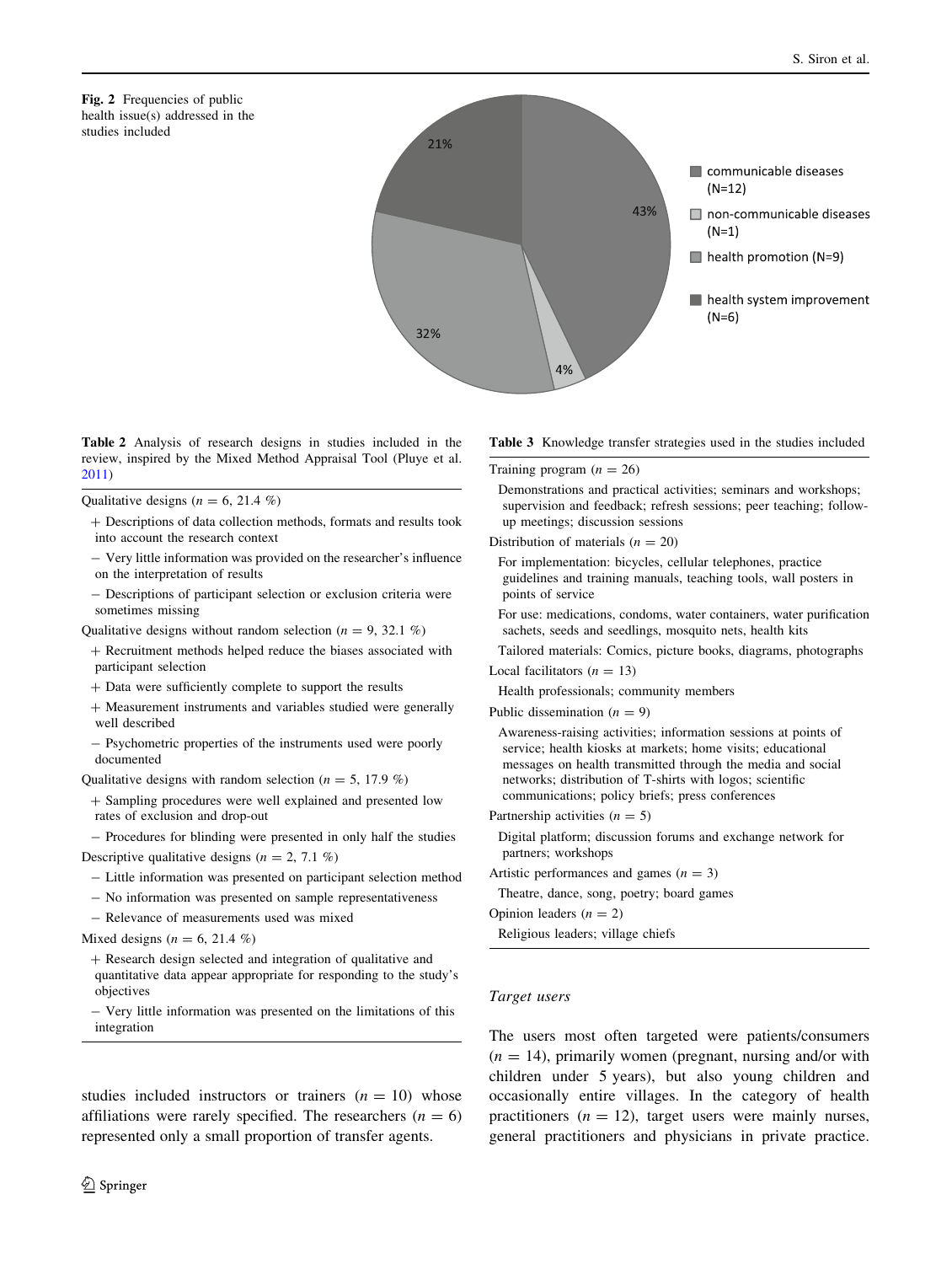Political decision makers were much less often targeted as users  $(n = 3)$ , and only one study targeted religious leaders.

## Results reported

# Outcomes of transfer strategies

Although a few authors pointed out certain barriers to knowledge use, which will be listed in the next section, overall, the outcomes were positive. Several were significant and involved three types of knowledge use. (1) Instrumental use ( $n = 27, 96.4\%$ ). Several positive outcomes had to do with users' adoption of better health behaviours and increased use of essential products distributed (condoms, water purification sachets, seeds/ seedlings), increases in prenatal services provided, expansion of universal coverage and appropriateness of medical prescriptions. The results also reported on closer ties created between partners and greater practice autonomy among health professionals. (2) Conceptual use  $(n = 18, 64.3 \%)$ . Several articles reported positive changes in users' attitudes and knowledge, seen particularly in post-training questionnaires. There were also reports of improved knowledge on recommended treatments and risk factors associated with infectious diseases (e.g., HIV/AIDS, malaria), an increased sense of collective responsibility, a deeper understanding of users' health concerns, and the emergence of a sense of engagement and responsibility among administrative managers. In some articles, users reported feeling more familiar with the research process after participating in transfer activities, while others reported a high level of satisfaction with the activities being pursued. (3) Persuasive use  $(n = 1,$ 3.6 %). Only one article noted that knowledge transfer strategies provided users with research results to bolster arguments.

Only three articles (Ahmed and Zerihun [2010;](#page-12-0) Delva et al. [2010;](#page-12-0) Perez et al. [2009\)](#page-13-0) reported inconclusive outcomes, such as limited knowledge about the results being transmitted regarding treatment of an illness, its transmission, and prevention behaviours that should be adopted. Another one (Ssengooba et al. [2011](#page-14-0)) reported mitigated results (of two interventions, one showed inconclusive results). Only one study reported negative result: the continuation of certain non-recommended behaviour (Perez et al. [2009\)](#page-13-0).

Despite the encouraging results reported in most of the articles analysed, the overwhelming use of strategies employing multiple activities made it difficult to ascertain which outcomes were specific to each activity.

### Process analysis

The analysis identified many conditions that facilitated or impeded users' adoption of new practices. These conditions fall into five categories (Table [4\)](#page-9-0). Examples of the conditions are:

#### Favourable conditions

Creation of a rapid communication network (using SMS) and distribution of cellular telephones to allow local facilitators to obtain rapid feedback from program coordinators, to receive notifications when recommendations were changed, to share timely information with supervisors on specific medical questions or important events, and to maintain an up-to-date inventory of products distributed (Lemay et al. [2012](#page-13-0)); use of images (storytelling with scenarios) in ways that enabled people with low education to participate in problem-solving discussions (Shrestha [2002\)](#page-14-0); artistic performances and audience discussions that helped break the silence on certain taboo subjects, especially HIV/AIDS illness and transmission (Bagamoyo College of Arts et al. [2002](#page-12-0)); and support to families and community recognition of women serving as depot-holders (women in the community who keep stock of commodities) (Gazi et al. [2005](#page-13-0)).

#### Unfavourable conditions

Difficulties encountered by some local facilitators in discussing family planning with participants, due to conservative cultural values that are in opposition to the recommended practices, and difficulties experienced by women in some isolated villages in trying to visit the community depot-holder or in getting to medical clinics when required for their health situation (Gazi et al. [2005](#page-13-0)); lack of adequate space and privacy to receive women and children in clinics and conduct medical interviews (Dynes et al. [2011](#page-12-0); Puchalski Ritchie et al. [2012](#page-13-0)); lack of transportation, preventing lay health workers from conducting home visits, and lack of teaching materials, brochures and posters that would facilitate communication between frontline health workers and mothers (Puchalski Ritchie et al. [2012](#page-13-0)); and disruptions in the supply of WaterGuard, preventing users from integrating this product into their routine care practices, as recommended (Manzi et al. [2009\)](#page-13-0).

# Discussion

The main findings of our synthesis are as follows: The transfer agents were primarily trainers and practitioner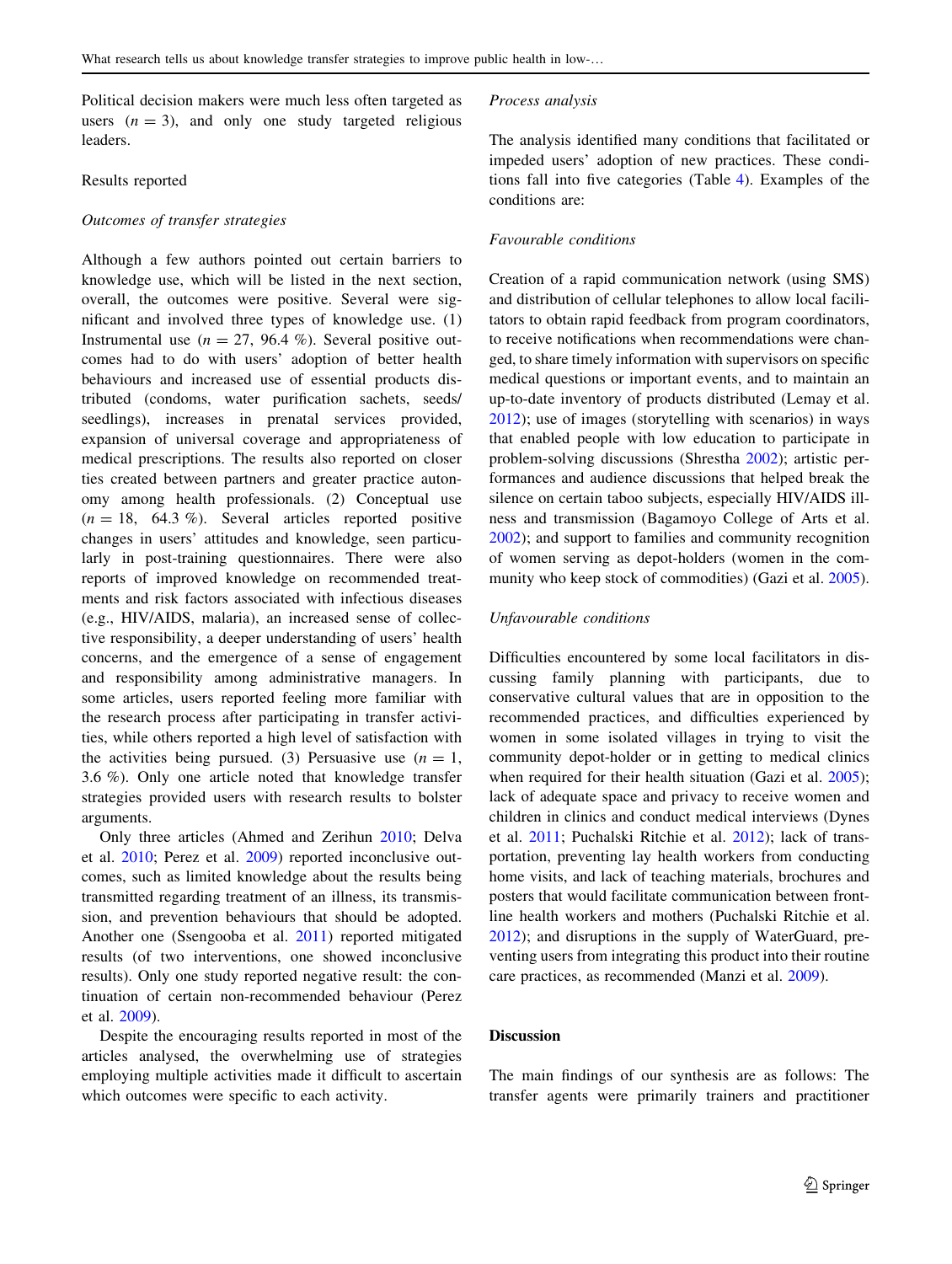<span id="page-9-0"></span>Table 4 Conditions for knowledge utilization identified in the studies included in the review

| Conditions facilitating research results use                                               | Conditions inhibiting research results use                                                   |
|--------------------------------------------------------------------------------------------|----------------------------------------------------------------------------------------------|
| A strategy that                                                                            |                                                                                              |
| Uses a participative approach                                                              | Does not involve continuing education sessions                                               |
| Facilitates communication between agents and users,<br>and among the different partners    | Provides training that is too brief or too intensive                                         |
| Involves local leaders                                                                     | Does not promote communication among the different                                           |
| Has low costs                                                                              | partners, agents and users, nor with those in charge of the                                  |
| Makes it possible to get rapid feedback                                                    | implementation                                                                               |
| Is accessible (transportation) and flexible (schedule)                                     |                                                                                              |
| Involves a method of supervision                                                           |                                                                                              |
| A transfer agent who                                                                       |                                                                                              |
| Is highly devoted and committed to the population                                          | Is not sufficiently knowledgeable                                                            |
| Makes him/herself available to users                                                       | Lacks communication skills                                                                   |
| Receives payment commensurate with the workload                                            | Does not have the resources needed to carry out tasks<br>(limited means of transportation)   |
|                                                                                            | Is too poorly paid                                                                           |
| Users who                                                                                  |                                                                                              |
| See the benefits of using the knowledge that is transferred                                | Do not believe they need the knowledge being transferred                                     |
| Present sufficient and accurate knowledge in relation<br>to the evidence provided          | Lack knowledge on the different aspects of the disease                                       |
| Recognize the value of the evidence presented                                              | Have financial constraints and are not ready to pay the price for<br>essential products      |
| An organizational setting that                                                             | Have transportation constraints that make it difficult for them<br>to access services        |
|                                                                                            | Have beliefs and cultural practices that are in contradiction<br>with the recommendations    |
|                                                                                            | Are resistant to change                                                                      |
|                                                                                            | Lack motivation                                                                              |
|                                                                                            |                                                                                              |
| Facilitates the delegation of tasks among professionals                                    | Lacks the necessary resources: space, products, and teaching materials                       |
| Fosters communication among partners, agents, and organizers<br>of the strategies          | Provides inadequate services and incomplete information and education                        |
| Value transfer activities and support agents in their activities<br>(social acceptability) | Does not understand the community's involvement and participation<br>in the transfer process |
| Is able to receive and absorb user demands to deliver products                             | Has a high staff turnover rate                                                               |
| recommended by evidence (condoms, vaccinations,                                            | Does not provide the support required for supervision                                        |
| primary care services, etc.)                                                               | Does not enable users to access the essential products recommended<br>by research results    |
| Knowledge that                                                                             |                                                                                              |
| Is tailored to the context                                                                 | Is too complicated to understand                                                             |
| Is transmitted in ways that respect users' level of education                              | Is not available                                                                             |
| Is available                                                                               |                                                                                              |

experts, and the users were mostly health professionals and consumers of health services (mothers, young children, village populations). All the transfer strategies studied used multiple activities, with the primary activities being training, distribution of materials and local facilitators. The studies mainly used quantitative designs, and measures of instrumental utilization were the most often used; however, the psychometric properties of the evaluation instruments were rarely reported. The primary outcomes of the evaluated strategies were increases in knowledge being transferred to health professionals and greater use by the population of recommended essential products.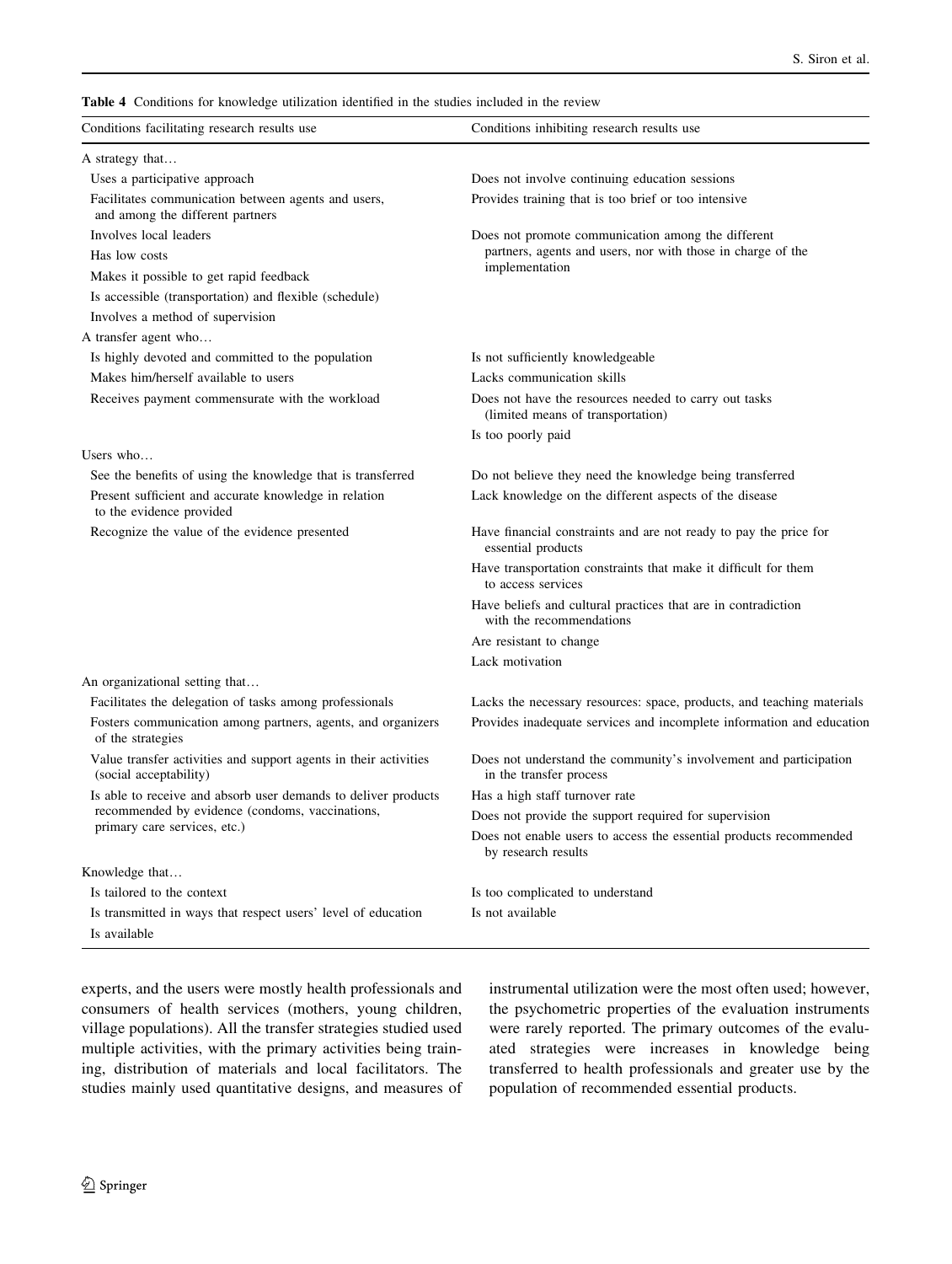#### Methodological shortcomings

The articles consulted provided little or no information that would normally be used to judge methodological quality, such as on the psychometric properties of instruments, blinding procedures, the researchers' influence on the interpretation of results and the degree of representativeness of the sample. Results obtained under those circumstances must be interpreted with caution. This situation has also been reported in systematic reviews on knowledge transfer in high-income countries (Dagenais et al. [2013a;](#page-12-0) Grimshaw et al. [2004](#page-13-0), [2006,](#page-13-0) [2012](#page-13-0); Van Eerd et al. [2011\)](#page-14-0).

# Relevance of topics

The marked preoccupation with the treatment of communicable diseases in nursing or pregnant women and in young children coincides with these countries' priorities (GBD 2013 Mortality and Causes of Death Collaborators [2015\)](#page-13-0).

## Effective and innovative transfer strategies

The articles evaluated transfer strategies whose effectiveness has been demonstrated in other contexts. For example, many studies evaluated strategies involving multiple activities, such as training programs (Grimshaw et al. [2004,](#page-13-0) [2006,](#page-13-0) [2012](#page-13-0)) and the combined use of practice guidelines, distribution of materials and other transfer activities. These strategies have been shown to be effective in high-income countries (Corrigan et al. [2001;](#page-12-0) Grimshaw et al. [2004](#page-13-0)). The same is true with respect to the effectiveness of supervision and feedback sessions as well as of partnership activities bringing together transfer agents and potential users (Grol and Grimshaw [2003\)](#page-13-0).

Some innovative strategies (see Table [3\)](#page-7-0) identified in our review are rarely or never seen in studies conducted in high-income countries, and their effectiveness remains to be demonstrated. Nevertheless, they are of interest because they have many commonalities with recommendations coming out of research in high-income countries: adapting presentation methods to users' education level, using accessible language and creating direct links between transfer agents and users (Dagenais et al. [2008;](#page-12-0) Davies et al. [2010;](#page-12-0) Gagliardi et al. [2008;](#page-12-0) Ouimet et al. [2006\)](#page-13-0).

Divergences from scientific literature from the high income countries (HIC)

The studies generally employed strategies involving multiple activities, but rarely explained this choice. Moreover, even though these strategies have been shown to be effective in low-income countries, the scientific literature does not report any clear relationship between the number of activities implemented and the outcomes achieved; the same is true for the literature on high-income countries (Grimshaw et al. [2004,](#page-13-0) [2006,](#page-13-0) [2012](#page-13-0); Walter et al. [2005](#page-14-0)). Surprisingly, the articles analysed also present very few strategies using tailored targeted messages, which are known to be effective (Dobbins et al. [2009\)](#page-12-0). These divergences may be due to the difficulty in accessing scientific results experienced by those engaged in knowledge transfer in low-income countries (Kebede et al. [2014](#page-13-0)). As well, these countries' resource limitations may inhibit implementation of sometimes costly strategies.

Some strategies shown to be ineffective in high-income countries (Grimshaw et al. [2004](#page-13-0)) were nevertheless used in the studies reported in the articles we reviewed: awarenessraising activities, public information sessions and scientific publications. However, these were always combined with other activities that were shown to be effective or favourable to knowledge use. As such, the transfer strategies chosen in the articles were consistent with available evidence, both in terms of outcomes evaluation or process analysis.

## Foreseeable outcomes

It is not surprising that the transfer strategies reported in the articles were effective, as their characteristics are in keeping with evidence. For example, training programs, which were widely used, favour active participation (group discussions, practical activities) and are tailored to education levels (support and visual materials). Even though little data are available on the more innovative strategies used (artistic performances, games, visual materials), these are inherently favourable to knowledge use by virtue of their characteristics. The use of images has been proven to be culturally effective and appreciated by both users and transfer agents. The same is true for workshops, training programs, practical activities and group discussions, even if these require more time on all sides. The effectiveness of practice guidelines has been mixed, as reported in the scientific literature in other contexts (Grol and Grimshaw [2003](#page-13-0)). Finally, the limited outcomes of certain activities, such as consulting written documentation and awarenessraising activities—the so-called passive activities—are similar to those of activities described elsewhere (Bero et al. [1998;](#page-12-0) Grimshaw et al. [2004](#page-13-0)).

## Observable measures of use

The omnipresence of instrumental use is consistent with results reported by others (Dagenais et al. [2013a;](#page-12-0) Malo and Robert [2011](#page-13-0)). This trend may be due to the observable nature of instrumental use, which favours its measurement.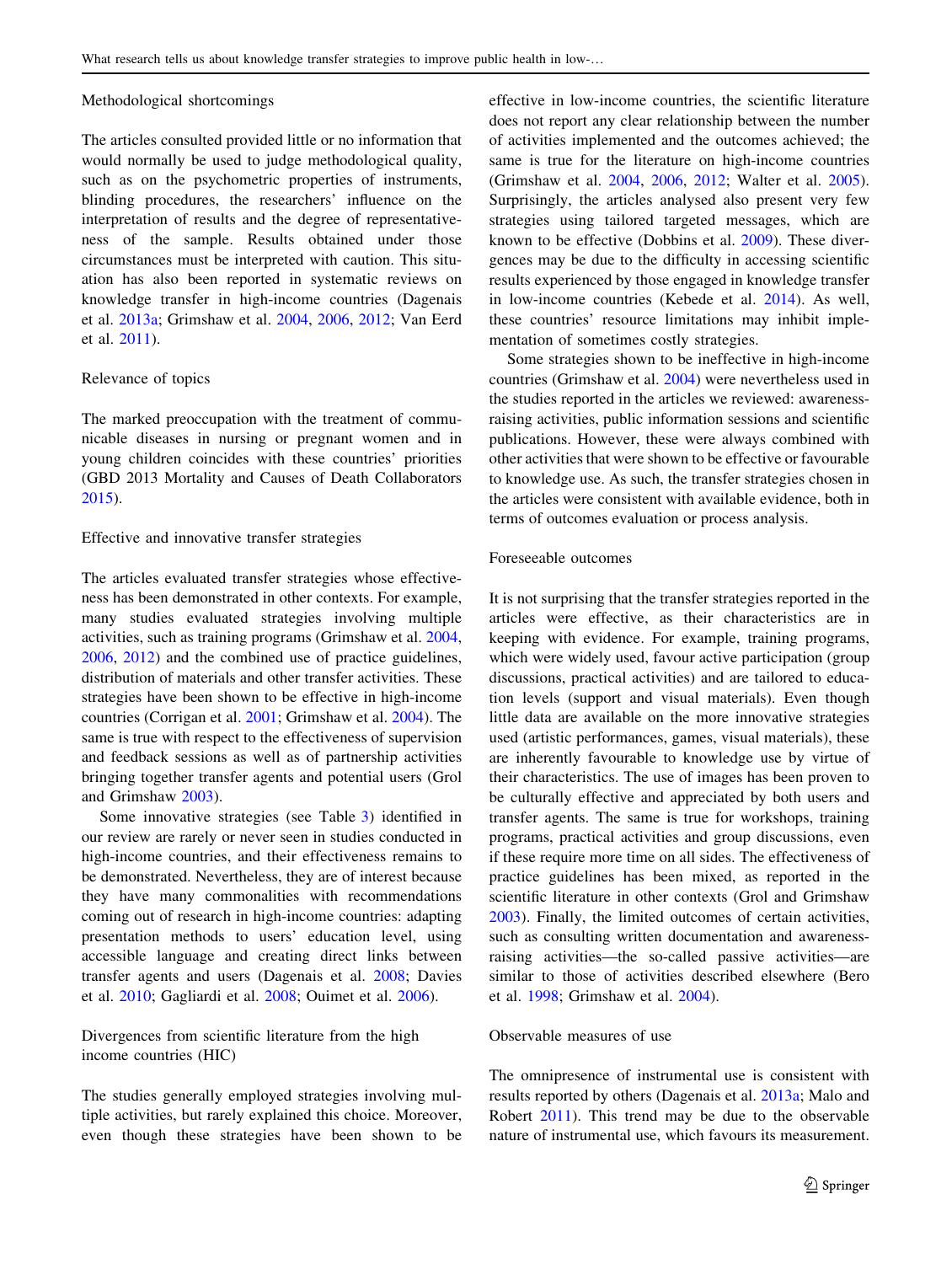The predominance of conceptual use in the articles analysed is, however, more surprising, and may be due to the strong presence of training programs, which are essentially aimed at increasing users' knowledge. The near-absence of persuasive use has also been reported in other contexts (Dagenais et al. [2013a;](#page-12-0) Malo and Robert [2011\)](#page-13-0). This may be due to the difficulty of observing and evaluating these types of outcomes, which are sometimes more diffused, or to a possible lack of instruments developed for this purpose, or to a scientific culture that is not very sensitive to this type of measure and its impacts.

### Known transfer processes

Several conditions for knowledge use reported in the articles analysed are similar to those observed in other contexts (Dagenais and Janosz [2008](#page-12-0); Davies et al. [2010](#page-12-0); Gagliardi et al. [2008](#page-12-0)). Examples include strategies that foster communication between agents and users, organizations that value knowledge transfer activities and have the resources to implement them, and a presentation method tailored to the audience. Organizations' lack of resources to implement recommended transfer strategies was identified as a condition impeding knowledge use.

## Conditions for use specific to low-income countries

Examples include the frequent use of local facilitators from the community to compensate for the lack of qualified personnel. In most cases, these transfer agents are health care professionals in general or local level who receive training on a specific topic. Examples also included training programs that are sometimes very brief to minimize health professionals' time away from their work. Also noted were careful selection of training sites and points of service to maximize accessibility, and accommodations made to facilitate transportation for the population or to reduce the geographic distance between professionals on the ground and their supervisors. Using artistic performances (theatre, songs, poems) to transmit information about diseases also showed concern for adapting to people's beliefs and traditions (Loewenson et al. [2014\)](#page-13-0). Visual tools were sometimes created to accommodate to the low education levels of the populations studied. Targeting and involving important persons was another strategy used to enhance the social acceptability of the knowledge being transferred to potential users. These strategies' effectiveness is consistent with results from action research on factors that facilitate knowledge transfer and application (Estabrooks et al. [2003\)](#page-12-0).

In these low-income countries, careful attention appears to have been given to adapting transfer strategies to their specific contexts, which is seen much less clearly in the scientific literature on other countries. Given the seriousness of the public health issues in these low-income countries and the resource constraints they face, adapting transfer strategies to these contexts seems to be a necessity, and it is encouraging to observe that many studies have made this a priority.

#### Limitations of the study

Even with the systematic and retraceable process of a scoping review, the present study has certain limitations. First, only articles published in English and in French were consulted, such that articles written in the languages of certain low-income countries may have been excluded de facto. We also limited our search to scientific journals, whereas other relevant publications may have been available in the grey literature. Finally, it should be mentioned that another search strategy with slightly different inclusion criteria would have led to different research material and different conclusions.

## Conclusion

As in most studies on global health interventions or on health systems and policies, we believe it would be beneficial for researchers to examine and analyse more closely the characteristics of the context (cultural, political and economic) within which research is conducted and transfer activities implemented. It is also recommended, whenever possible, to use measurement instruments whose psychometric properties have been demonstrated. In fact, much more methodological development is required to evaluate knowledge transfer in low-income countries. Our results highlight the need for systematic evaluation of the conditions for research results use in the settings where transfer activities occur, to identify strategies that specifically target barriers inherent to the context, according to the five categories of conditions presented in Table [4](#page-9-0). This step is likely to improve outcomes and reduce costs associated with using multiple strategies, some of which are less relevant.

While there is a need to increase the quantity and quality of research on transfer activities, there is also a strong need for more knowledge transfer interventions in low-income countries.

Acknowledgments This study was conducted as part of the first author's doctoral training in clinical psychology. The candidate received financial support from Équipe RENARD, a research team studying knowledge transfer, which is led by Christian Dagenais. Valéry Ridde holds a CIHR-funded Research Chair in Applied Public Health (CPP-137901). We thank the Canadian Institutes of Health Research (CIHR), which funded part of the study (ROH-115213).

Open Access This article is distributed under the terms of the Creative Commons Attribution 4.0 International License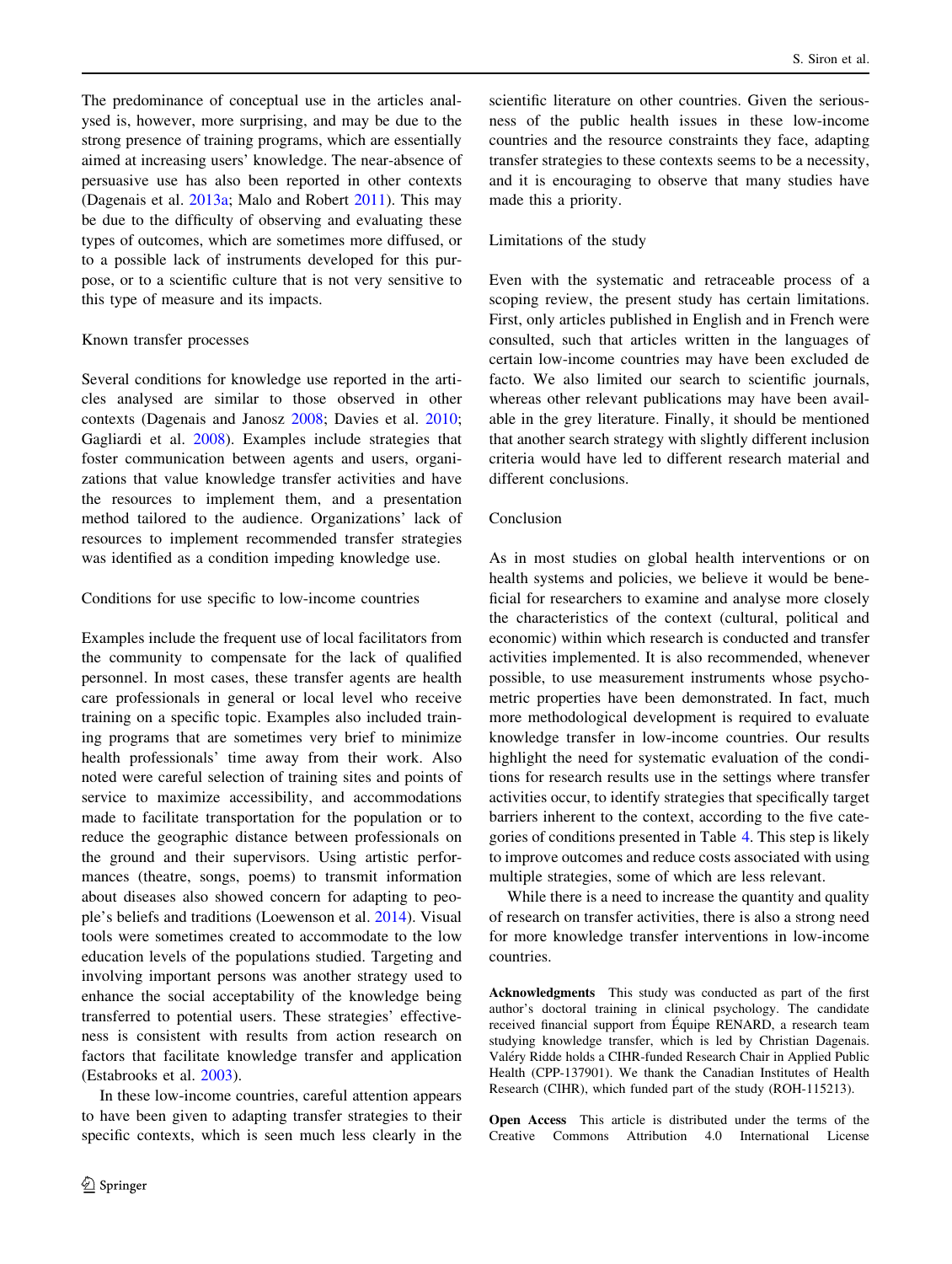<span id="page-12-0"></span>(<http://creativecommons.org/licenses/by/4.0/>), which permits unrestricted use, distribution, and reproduction in any medium, provided you give appropriate credit to the original author(s) and the source, provide a link to the Creative Commons license, and indicate if changes were made.

### References

- Abuya T, Fegan G, Rowa Y, Karisa B, Ochola S, Mutemi W, Marsh V (2009) Impact of ministry of health interventions on private medicine retailer knowledge and practices on anti-malarial treatment in Kenya. Am J Trop Med Hyg 80(6):905–913. [http://www.ajtmh.org/content/80/6/905.short.](http://www.ajtmh.org/content/80/6/905.short) Accessed 17 July 2015
- Abuya TO, Fegan G, Amin AA, Akhwale WS, Noor AM, Snow RW, Marsh V (2010) Evaluating different dimensions of programme effectiveness for private medicine retailer malaria control interventions in Kenya. PLoS One 5(1):e8937. doi[:10.1371/](http://dx.doi.org/10.1371/journal.pone.0008937) [journal.pone.0008937](http://dx.doi.org/10.1371/journal.pone.0008937)
- Ahmed SM, Zerihun A (2010) Possession and usage of insecticidal bed nets among the people of Uganda: is BRAC Uganda health programme pursuing a pro-poor path? PLoS One 5(9):e12660. doi[:10.1371/journal.pone.0012660](http://dx.doi.org/10.1371/journal.pone.0012660)
- Allen LH, Gillespie SR (2001) What works? A review of the efficacy and effectiveness of nutrition interventions. ACC/SCN Geneva in collaboration with the Asian Development Bank, Manila. [http://www.ifpri.org/sites/default/files/publications/whatworks.](http://www.ifpri.org/sites/default/files/publications/whatworks.pdf) [pdf](http://www.ifpri.org/sites/default/files/publications/whatworks.pdf). Accessed 6 Mar 2015
- Arksey H, O'Malley L (2005) Scoping studies: towards a methodological framework. Int J Soc Res Methodol 8(1):19–32. doi:[10.](http://dx.doi.org/10.1080/1364557032000119616) [1080/1364557032000119616](http://dx.doi.org/10.1080/1364557032000119616)
- Ayieko P, Ntoburi S, Wagai J, Opondo C, Opiyo N, Migiro S, Wamae A, Mogoa W, Were F, Wasunna A, Fegan G, Irimu G, English M (2011) A multifaceted intervention to implement guidelines and improve admission paediatric care in Kenyan district hospitals: a cluster randomised trial. PLoS Med 8(4):e1001018. doi[:10.1371/](http://dx.doi.org/10.1371/journal.pmed.1001018) [journal.pmed.1001018](http://dx.doi.org/10.1371/journal.pmed.1001018)
- Bagamoyo College of Arts, Tanzania Theatre Centre, Mabala R, Allen KB (2002) Participatory action research on HIV/AIDS through a popular theatre approach in Tanzania. Eval Program Plann 25(4):333–339. doi:[10.1016/S0149-7189\(02\)00044-7](http://dx.doi.org/10.1016/S0149-7189(02)00044-7)
- Bero LA, Grilli R, Grimshaw JM, Harvey E, Oxman AD, Thomson MA (1998) Closing the gap between research and practice: an overview of systematic reviews of interventions to promote the implementation of research findings. BMJ 317(7156):465–468. doi[:10.1136/bmj.317.7156.465](http://dx.doi.org/10.1136/bmj.317.7156.465)
- Blanton E, Ombeki S, Oluoch GO, Mwaki A, Wannemuehler K, Quick R (2010) Evaluation of the role of school children in the promotion of point-of-use water treatment and handwashing in schools and households—Nyanza Province, Western Kenya, 2007. Am J Trop Med Hyg 82(4):664–671. doi:[10.4269/ajtmh.](http://dx.doi.org/10.4269/ajtmh.2010.09-0422) [2010.09-0422](http://dx.doi.org/10.4269/ajtmh.2010.09-0422)
- Corrigan PW, Steiner L, McCracken SG, Blaser B, Barr M (2001) Strategies for disseminating evidence-based practices to staff who treat people with serious mental illness. Psychiatr Serv 52(12):1598–1606. doi[:10.1176/appi.ps.52.12.1598](http://dx.doi.org/10.1176/appi.ps.52.12.1598)
- Dagenais C, Janosz M (2008) Étude des besoins des chercheurs de l'université en matière de transfert des connaissances issues de la recherche [Report on the needs of the University's researchers with regard to transferring knowledge emanating from research]. Regroupement VINCI, Bureau Recherche—Développement— Valorisation. University of Montreal. [https://www.recherche.](https://www.recherche.umontreal.ca/fileadmin/user_upload/Valorisation_de_la_recherche/rapport_final_vinci.pdf) [umontreal.ca/fileadmin/user\\_upload/Valorisation\\_de\\_la\\_recherche/](https://www.recherche.umontreal.ca/fileadmin/user_upload/Valorisation_de_la_recherche/rapport_final_vinci.pdf) [rapport\\_final\\_vinci.pdf](https://www.recherche.umontreal.ca/fileadmin/user_upload/Valorisation_de_la_recherche/rapport_final_vinci.pdf). Accessed 6 Mar 2015
- Dagenais C, Janosz M, Abrami P, Bernard R, Lysenko L (2008) Intégrer les informations issues de la recherche aux pratiques professionnelles des enseignants et des gestionnaires dans les écoles : Pour un modèle de transfert des connaissances adapté au domaine de l'éducation. [Integrating research results into the professional practices of teachers and managers in schools: a knowledge transfer model adapted to education]. Report prepared for the Canadian Council on Learning, Ottawa. [http://](http://www.ccl-cca.ca/pdfs/FundedResearch/DagenaisFRFinal.pdf) [www.ccl-cca.ca/pdfs/FundedResearch/DagenaisFRFinal.pdf](http://www.ccl-cca.ca/pdfs/FundedResearch/DagenaisFRFinal.pdf). Accessed 6 Mar 2015
- Dagenais C, Malo M, Robert E, Ouimet M, Berthelette D, Ridde V (2013a) Knowledge transfer on complex social interventions in public health: a scoping study. PLoS One 8(12):e80233. doi:[10.](http://dx.doi.org/10.1371/journal.pone.0080233) [1371/journal.pone.0080233](http://dx.doi.org/10.1371/journal.pone.0080233)
- Dagenais C, Queuille L, Ridde V (2013b) Evaluation of a knowledge transfer strategy from a user fee exemption program for vulnerable populations in Burkina Faso. Glob Health Promot 20(Suppl 1):70–79. doi:[10.1177/1757975912462416](http://dx.doi.org/10.1177/1757975912462416)
- Davies HTO, Nutley SM, Walter I (2010) Using evidence: how social research could be better used to improve public service performance. In: Walshe K, Harvey G, Jas P (eds) Connecting knowledge and performance in public services: from knowing to doing. Cambridge University Press, New York, pp 199–225
- Delva W, Yard E, Luchters S, Chersich MF, Muigai E, Oyier V, Termmerman M (2010) A Safe Motherhood project in Kenya: assessment of antenatal attendance, service provision and implications for PMTCT. Trop Med Int Health 15(5):584–591. doi[:10.1111/j.1365-3156.2010.02499.x](http://dx.doi.org/10.1111/j.1365-3156.2010.02499.x)
- Denis JL, Hébert Y, Langley A, Lozeau D, Trottier LH (2002) Explaining diffusion patterns for complex health care innovations. Health Care Manage Rev 27(3):60–73. [http://www.ncbi.](http://www.ncbi.nlm.nih.gov/pubmed/12146784) [nlm.nih.gov/pubmed/12146784](http://www.ncbi.nlm.nih.gov/pubmed/12146784). Accessed 6 Mar 2015
- Dobbins M, Robeson P, Ciliska D, Hanna S, Cameron R, O'Mara L, DeCorby K, Mercer S (2009) A description of a knowledge broker role implemented as part of a randomized controlled trial evaluating three knowledge translation strategies. Implement Sci 4(23):1–9. doi:[10.1186/1748-5908-4-23](http://dx.doi.org/10.1186/1748-5908-4-23)
- Dynes M, Rahman A, Beck D, Moran A, Rahman A, Pervin J, Yunus M, Rashid MH, Gazi T, Kanti Biswas K, Buffington S, Patterson JM, Sibley L (2011) Home-based life saving skills in Matlab, Bangladesh: a process evaluation of a community-based maternal child health programme. Midwifery 27(1):15–22. doi:[10.](http://dx.doi.org/10.1016/j.midw.2009.07.009) [1016/j.midw.2009.07.009](http://dx.doi.org/10.1016/j.midw.2009.07.009)
- English M, Nzinga J, Mbindyo P, Ayieko P, Irimu G, Mbaabu L (2011) Explaining the effects of a multifaceted intervention to improve inpatient care in rural Kenyan hospitals—interpretation based on retrospective examination of data from participant observation, quantitative and qualitative studies. Implement Sci 6(124):1–12. doi[:10.1186/1748-5908-6-124](http://dx.doi.org/10.1186/1748-5908-6-124)
- Estabrooks CA, Floyd JA, O'Leary KA, Gushta M (2003) Individual determinants of research utilization: a systematic review. J Adv Nurs 43(5):506–520. doi:[10.1046/j.1365-2648.2003.02748.x](http://dx.doi.org/10.1046/j.1365-2648.2003.02748.x)
- Estabrooks CA, Thompson DS, Lovely JJ, Hofmeyer A (2006) A guide to knowledge translation theory. J Contin Educ Health Prof 26(1):25–36. doi:[10.1002/chp.48](http://dx.doi.org/10.1002/chp.48)
- Friend D, Chertok IRA (2009) Evaluation of an educational intervention to promote breast pump use among women with infants in a special care nursery in Kenya. Public Health Nurs 26(4):339–345. doi:[10.111/j.1525.1446.2009.00788.x](http://dx.doi.org/10.111/j.1525.1446.2009.00788.x)
- FRQ-SC (2011) Plan d'action en matière de transfert de connaissances 2011–2014. [Knowledge transfer action plan 2011–2014] Fonds de recherche québécois—Société et culture. Québec. [http://www.frqsc.gouv.qc.ca/upload/publications-fqrsc/fichiers/](http://www.frqsc.gouv.qc.ca/upload/publications-fqrsc/fichiers/publication_52.pdf) [publication\\_52.pdf.](http://www.frqsc.gouv.qc.ca/upload/publications-fqrsc/fichiers/publication_52.pdf) Accessed 6 Mar 2015
- Gagliardi AR, Fraser N, Wright FC, Lemieux-Charles L, Davis D (2008) Fostering knowledge exchange between researchers and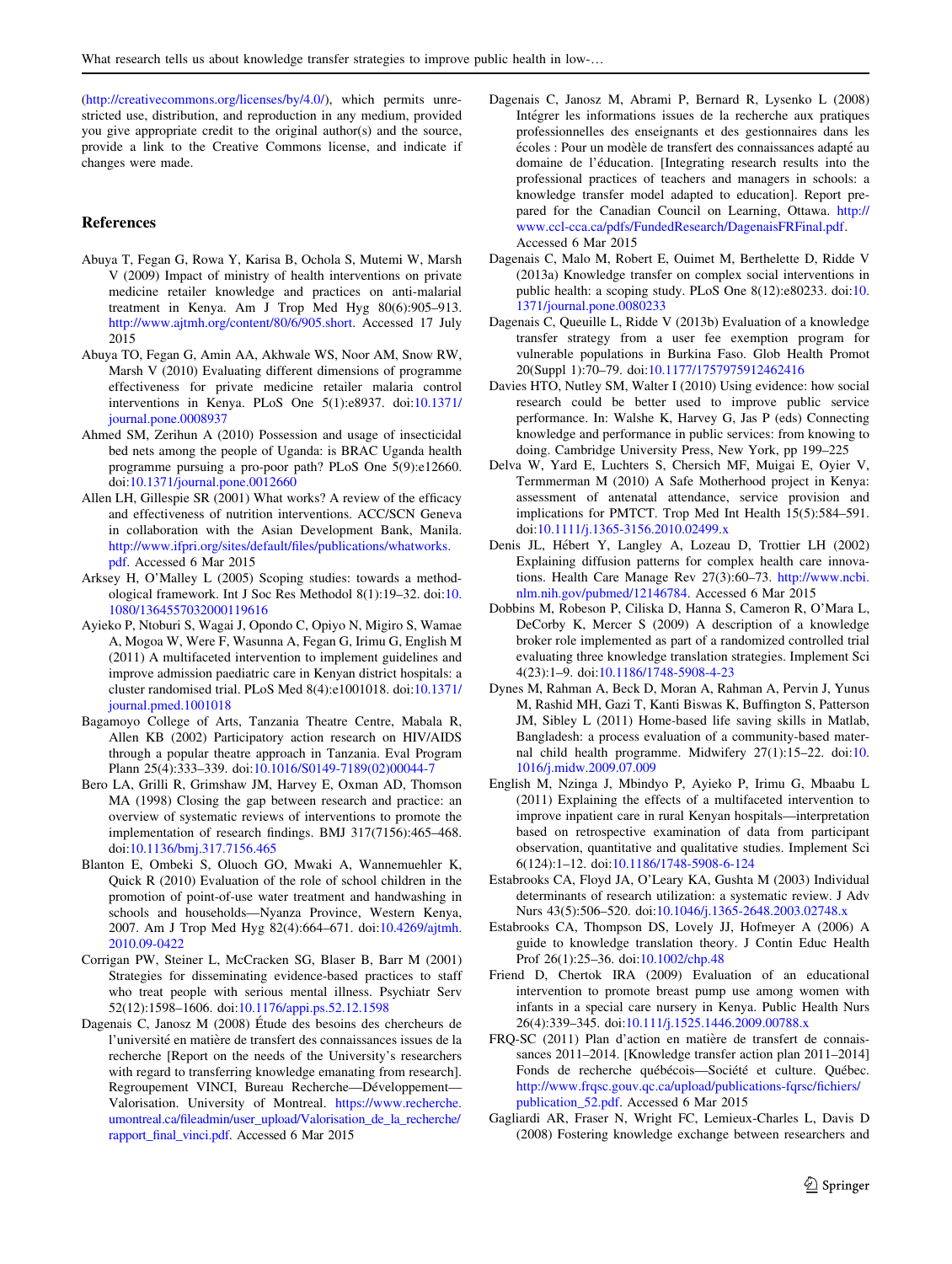<span id="page-13-0"></span>decision-makers: exploring the effectiveness of a mixed-methods approach. Health Policy 86(1):53–63. doi:[10.1016/j.healthpol.](http://dx.doi.org/10.1016/j.healthpol.2007.09.002) [2007.09.002](http://dx.doi.org/10.1016/j.healthpol.2007.09.002)

- Gazi R, Mercer A, Khatun J, Islam Z (2005) Effectiveness of depotholders introduced in urban areas: evidence from a pilot in Bangladesh. J Health Popul Nutr 23(4):377–387. [http://www.](http://www.bioline.org.br/pdf?hn05050) [bioline.org.br/pdf?hn05050](http://www.bioline.org.br/pdf?hn05050). Accessed 6 Mar 2015
- GBD 2013, Mortality and Causes of Death Collaborators (2015) Global, regional, and national age–sex specific all-cause and cause-specific mortality for 240 causes of death, 1990–2013: a systematic analysis for the Global Burden of Disease Study 2013. Lancet 385:117–171. doi:[10.1016/S0140-6736\(14\)61682-](http://dx.doi.org/10.1016/S0140-6736(14)61682-2) [2](http://dx.doi.org/10.1016/S0140-6736(14)61682-2)
- Graham ID, Logan J, Harrison MB, Straus SE, Tetroe J, Caswell W, Robinson N (2006) Lost in knowledge translation: time for a map? J Contin Educ Health Prof 26(1):13–24. doi:[10.1002/chp.](http://dx.doi.org/10.1002/chp.47) [47](http://dx.doi.org/10.1002/chp.47)
- Grimshaw JM, Thomas RE, MacLennan G, Fraser G, Ramsay CR, Vale L, Whitty P, Eccles MP, Matowe L, Shirran L, Wensing M, Dijkstra R, Donaldson C (2004) Effectiveness and efficiency of guideline dissemination and implementation strategies. Health Technol Assess 8(6):iii–iv, 1–72. doi[:10.3310/hta8060](http://dx.doi.org/10.3310/hta8060)
- Grimshaw JM, Eccles MP, Thomas R, MacLennan G, Ramsay C, Fraser C, Vale K (2006) Toward evidence-based quality improvement. Evidence (and its limitations) of the effectiveness of guideline dissemination and implementation strategies 1966–1998. J Gen Intern Med 21(Suppl 2):14–20. doi[:10.1111/](http://dx.doi.org/10.1111/j.1525-1497.2006.00357.x) [j.1525-1497.2006.00357.x](http://dx.doi.org/10.1111/j.1525-1497.2006.00357.x)
- Grimshaw JM, Eccles MP, Lavis JN, Hill SJ, Squires JE (2012) Knowledge translation of research findings. Implement Sci 7:50. doi[:10.1186/1748-5908-7-50](http://dx.doi.org/10.1186/1748-5908-7-50)
- Grol R, Grimshaw J (2003) From best evidence to best practice: effective implementation of change in patients' care. Lancet 362(9391):1225–1230. doi:[10.1016/S0140-6736\(03\)14546-1](http://dx.doi.org/10.1016/S0140-6736(03)14546-1)
- Innvaer S, Vist G, Trommald M, Oxman A (2002) Health policymakers' perceptions of their use of evidence: a systematic review. J Health Serv Res Policy 7(4):239–244. doi[:10.1258/](http://dx.doi.org/10.1258/135581902320432778) [135581902320432778](http://dx.doi.org/10.1258/135581902320432778)
- Kaseje D, Olayo R, Musita C, Oindo CO, Wafula C, Muga R (2010) Evidence-based dialogue with communities for district health systems' performance improvement. Glob Public Health 5(6):595–610. doi[:10.1080/17441690903418969](http://dx.doi.org/10.1080/17441690903418969)
- Kebede D, Zielinski C, Mbondji PE, Piexoto M, Kouvividila W, Lusamba-Dikassa PS (2014) The way forward—narrowing the knowledge gap in the sub-Saharan Africa to strengthen health systems. J R Soc Med 107(15):10–12. doi[:10.1177/](http://dx.doi.org/10.1177/0141076813512818) [0141076813512818](http://dx.doi.org/10.1177/0141076813512818)
- Kidala D, Greiner T, Gebre-Medhin M (2000) Five-year follow-up of a food-based vitamin A intervention in Tanzania. Public Health Nutr 3(4):425–431. [http://journals.cambridge.org/action/](http://journals.cambridge.org/action/displayAbstract?fromPage=online%26aid=556224%26fileId=S1368980000000495) [displayAbstract?fromPage=online&aid=556224&fileId=](http://journals.cambridge.org/action/displayAbstract?fromPage=online%26aid=556224%26fileId=S1368980000000495) [S1368980000000495](http://journals.cambridge.org/action/displayAbstract?fromPage=online%26aid=556224%26fileId=S1368980000000495). Accessed 17 July 2015
- Landry R, Amara N, Lamari M (2001) Utilization of social science research in Canada. Res Policy 30(2):333–349. doi[:10.1016/](http://dx.doi.org/10.1016/S0048-7333(00)00081-0) [S0048-7333\(00\)00081-0](http://dx.doi.org/10.1016/S0048-7333(00)00081-0)
- Lemay NV, Sullivan T, Jumbe B, Perry CP (2012) Reaching remote health workers in Malawi: baseline assessment of a pilot mHealth intervention. J Health Commun 17(Suppl 1):105–117. doi[:10.1080/10810730.2011.649106](http://dx.doi.org/10.1080/10810730.2011.649106)
- Leow JJ, Groen RS, Kamara TB, Dumbuya SS, Kingham TP, Daoh KS, Kushner AL (2011) Teaching emergency and essential surgical care in Sierra Leone: a model for low income countries. J Surg Educ 68(5):393–396. doi:[10.1016/j.jsurg.2011.05.012](http://dx.doi.org/10.1016/j.jsurg.2011.05.012)
- Levine R, What Works Working Group (2004) Millions saved. Proven successes in global health. Center for Global Development, Washington, DC
- Libamba E, Makombe SD, Harries AD, Schouten EJ, Yu JK, Pasulani O, Mhango E, Aberle-Grasse J, Hochgesang M, Limbambala E, Lungu D (2007) Malawi's contribution to "3 by 5": achievements and challenges. Bull World Health Organ 85(2):156–160. doi[:10.2471/BLT.05.033688](http://dx.doi.org/10.2471/BLT.05.033688)
- Loewenson R, Laurell AC, Hogstedt C, D'Ambruoso L, Shroff Z (2014) Participatory action research in health systems: a methods reader. TARSC, AHPSR, WHO, IDRC Canada, EQUINET, Harare. [http://www.equinetafrica.org/bibl/docs/PAR%](http://www.equinetafrica.org/bibl/docs/PAR%2520Methods%2520Reader2014%2520for%2520web.pdf) [20Methods%20Reader2014%20for%20web.pdf](http://www.equinetafrica.org/bibl/docs/PAR%2520Methods%2520Reader2014%2520for%2520web.pdf). Accessed 6 Mar 2015
- Lysenko LV, Abrami PC, Bernard RB, Dagenais C, Janosz M (2014) Educational research in educational practice: predictors of use. Can J Educ 37(2). [http://journals.sfu.ca/cje/index.php/cje-rce/](http://journals.sfu.ca/cje/index.php/cje-rce/article/view/1477) [article/view/1477.](http://journals.sfu.ca/cje/index.php/cje-rce/article/view/1477) Accessed 17 July 2015
- Malo M, Robert E (2011) Proposition: canevas pour une scoping study (Unpublished manuscript)
- Manzi F, Schellenberg J, Hamis Y, Mushi AK, Shirima K, Mwita A, Simba A, Rusibamayila N, Kitambi M, Tanner M, Alonso P, Mshinda H, Schellenberg D (2009) Intermittent preventive treatment for malaria and anaemia control in Tanzanian infants: the development and implementation of a public health strategy. Trans R Soc Trop Med Hyg 103(1):79–86. doi:[10.1016/j.trstmh.](http://dx.doi.org/10.1016/j.trstmh.2008.08.014) [2008.08.014](http://dx.doi.org/10.1016/j.trstmh.2008.08.014)
- McKibbon KA, Lokker C, Wilczynski NL, Ciliska D, Dobbins M, Davis DA, Haynes RB, Straus SE (2010) A cross-sectional study of the number and frequency of terms used to refer to knowledge translation in a body of health literature in 2006: a Tower of Babel? Implement Sci 5(16):1–11. doi:[10.1186/1748-5908-5-16](http://dx.doi.org/10.1186/1748-5908-5-16)
- Nutley S, Jung T, Walter I (2008) The many forms of researchinformed practice: a framework for mapping diversity. Camb J Educ 38(1):53–71. doi:[10.1080/03057640801889980](http://dx.doi.org/10.1080/03057640801889980)
- Nyagero J, Wangila S, Kutai V, Olango S (2012) Behaviour change and associated factors among female sex workers in Kenya. Pan Afr Med J 13(1):1–6. [http://www.ncbi.nlm.nih.gov/pmc/articles/](http://www.ncbi.nlm.nih.gov/pmc/articles/PMC3589252/) [PMC3589252/.](http://www.ncbi.nlm.nih.gov/pmc/articles/PMC3589252/) Accessed 17 July 2015
- Nzinga J, Mbindyo P, Mbaabu L, Warira A, English M (2009) Documenting the experiences of health workers expected to implement guidelines during an intervention study in Kenyan hospitals. Implement Sci 4:44. doi[:10.1186/1748-5908-4-44](http://dx.doi.org/10.1186/1748-5908-4-44). Accessed 17 July 2015
- Ouimet M, Landry R, Amara N, Belkhodja O (2006) What factors induce health care decision-makers to use clinical guidelines? Evidence from provincial health ministries, regional health authorities and hospitals in Canada. Soc Sci Med 62(4):964–976. doi[:10.1016/j.socscimed.2005.06.040](http://dx.doi.org/10.1016/j.socscimed.2005.06.040)
- Pentland D, Forsyth K, Maciver D, Walsh M, Murray R, Irvine L, Sikora S (2011) Key characteristics of knowledge transfer and exchange in healthcare: integrative literature review. J Adv Nurs 67(7):1408–1425. doi[:10.1111/j.1365-2648.2011.05631.x](http://dx.doi.org/10.1111/j.1365-2648.2011.05631.x)
- Perez F, Ba H, Dastagire SG, Altmann M (2009) The role of community health workers in improving child health programmes in Mali. BMC Int Health Hum Rights 9:28. doi:[10.](http://dx.doi.org/10.1186/1472-698X-9-28) [1186/1472-698X-9-28](http://dx.doi.org/10.1186/1472-698X-9-28). Accessed 17 July 2015
- Peters DH, El-Saharty S, Siadat B, Janovsky K, Vujicic M (eds) (2009) Improving health service delivery in developing countries: from evidence to action. World Bank, Washington, DC. <https://openknowledge.worldbank.org/handle/10986/12335>. Accessed 6 Mar 2015
- Pluye P, Robert E, Cargo M, Bartlett G, O'Cathain A, Griffiths F, Boardman F, Gagnon MP, Rousseau MC (2011) Proposal: a mixed methods appraisal tool for systematic mixed studies. Archived by WebCite<sup>®</sup> at [http://www.webcitation.org/](http://www.webcitation.org/5tTRTc9yJ) [5tTRTc9yJ](http://www.webcitation.org/5tTRTc9yJ). Accessed on 6 Mar 2015
- Puchalski Ritchie LM, van Lettow M, Barnsley J, Chan AK, Joshua M, Martiniuk AL, Schull MJ, Zwarenstein M (2012) Evaluation